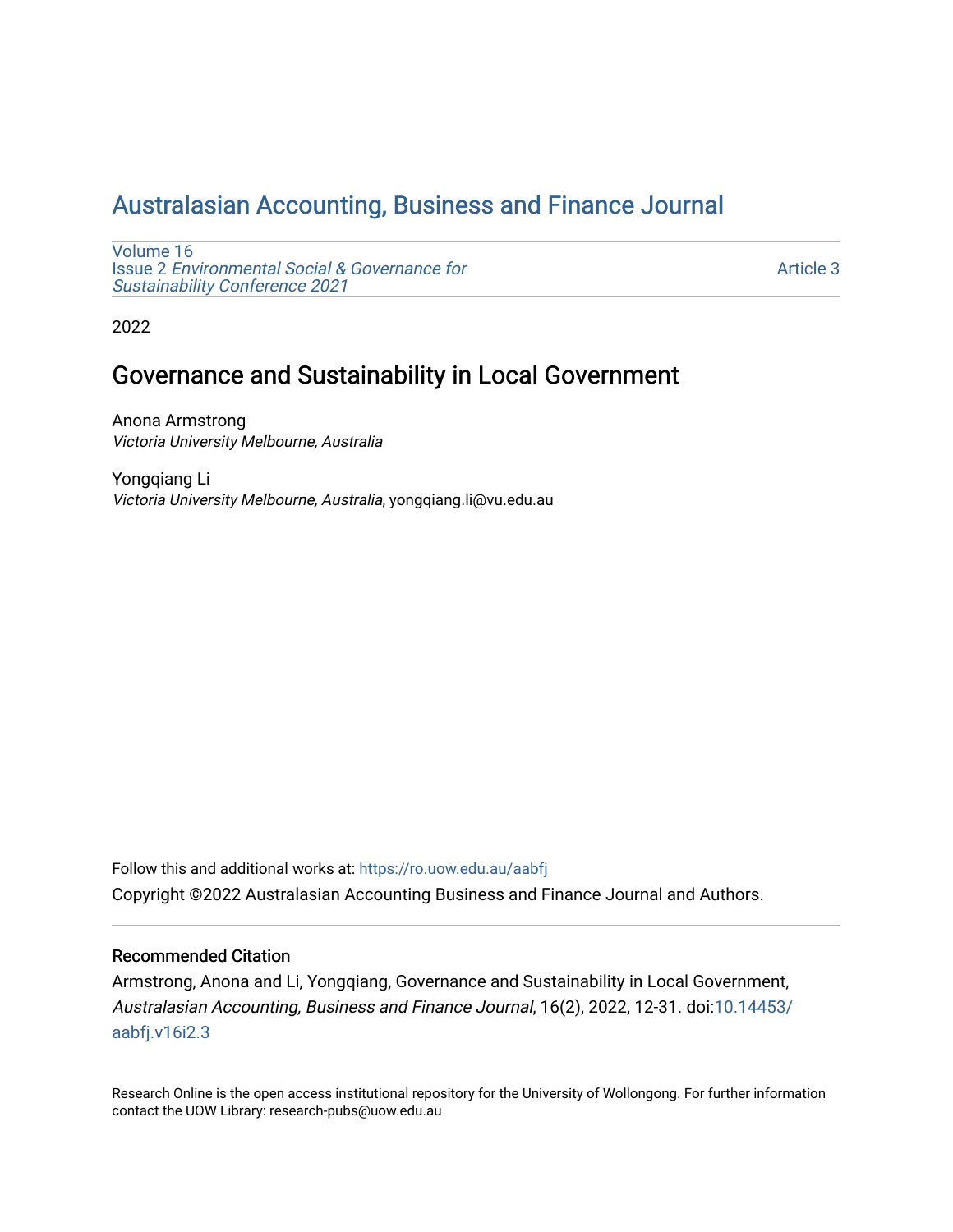## Governance and Sustainability in Local Government

## **Abstract**

According to auditor reports in 2021, local government councils are failing their communities and their voters. Victorian Auditor General's Office (VAGO) Reports 2021 suggest that the Councils of local governments are rife with conflicts of interest, manipulation of land deals, lacking independence and captured by their CEOs. The Victorian Government has recently introduced a new Local Government Act 2020 (VIC) to address the corruption, poor professional conducts of particular individuals and poor organisational culture exhibited by local government councils. The paper raises questions about what this will mean for local government governance, risk management and accountability, culture and leadership, relationships within councils, and how the inclusion of community governance will impact on the selection of and efficient delivery of programs. A fundamental challenge facing local government is determining the sustainable governance structures and practices that meet the needs of their communities in ways that balance economic, environmental, social and governance concerns. The paper draws on previous research that touch on ESG issues and identifies some areas for further research.

## Keywords

ESG, sustainability, ethics, culture, governance, local government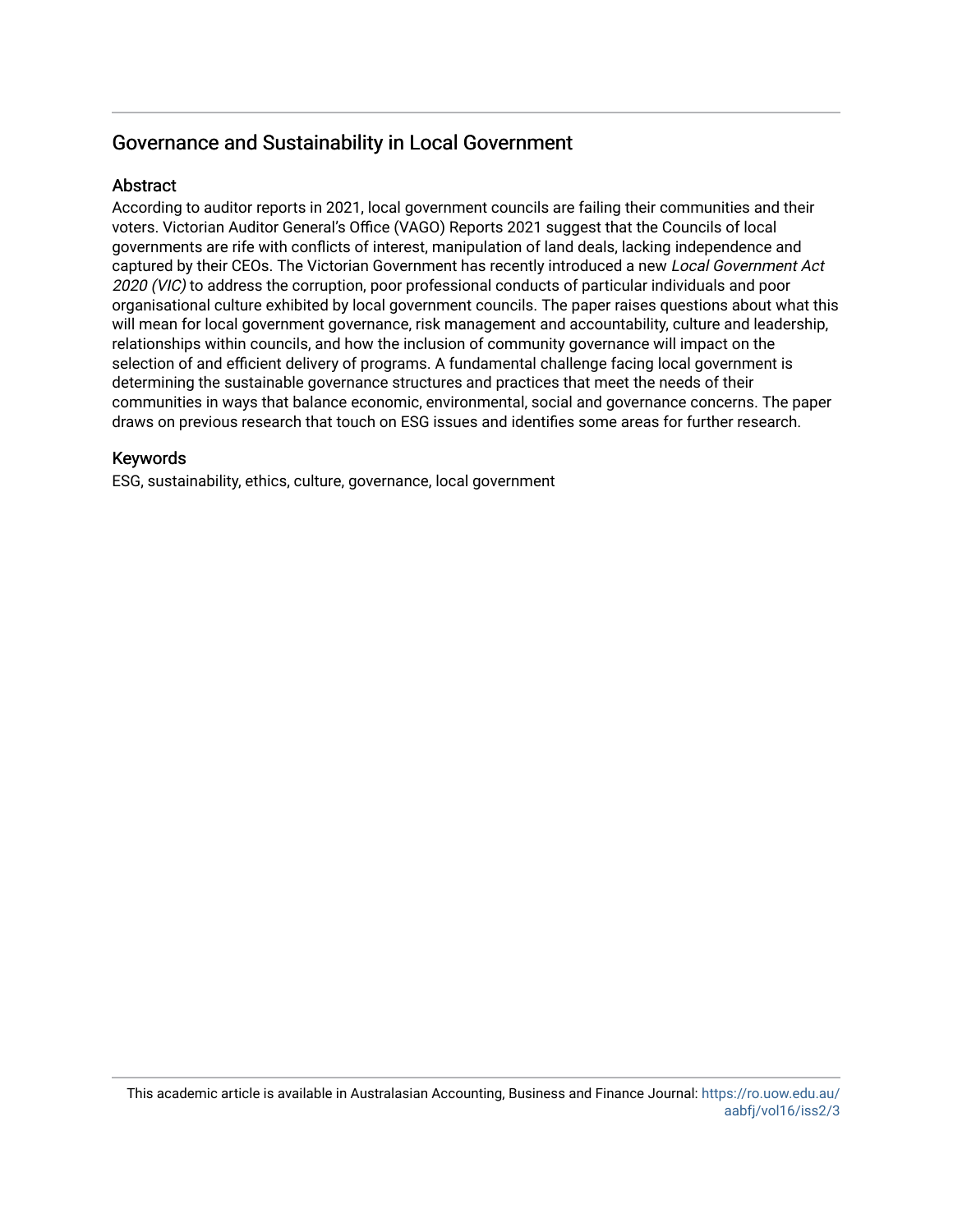

# **Governance and Sustainability in Local Government**

**Anona Armstron[g1](#page-2-0) and Yongqiang Li[2](#page-2-1)**

#### **Abstract**

1

According to auditor reports in 2021, local government councils are failing their communities and their voters. Victorian Auditor General's Office (VAGO) Reports 2021 suggest that the Councils of local governments are rife with conflicts of interest, manipulation of land deals, lacking independence and captured by their CEOs. The Victorian Government has recently introduced a new *Local Government Act 2020 (VIC)* to address the corruption, poor professional conducts of particular individuals and poor organisational culture exhibited by local government councils. The paper raises questions about what this will mean for local government governance, risk management and accountability, culture and leadership, relationships within councils, and how the inclusion of community governance will impact on the selection of and efficient delivery of programs. A fundamental challenge facing local government is determining the sustainable governance structures and practices that meet the needs of their communities in ways that balance economic, environmental, social and governance concerns. The paper draws on previous research that touch on ESG issues and identifies some areas for further research.

## *JEL classification:* M40, Q01

*Keywords:* ESG, sustainability, ethics, culture, governance, local government

<span id="page-2-0"></span><sup>1</sup> Professor Emeritus, College of Law and Justice, Victoria University, Melbourne, Australia

<span id="page-2-1"></span><sup>&</sup>lt;sup>2</sup> Corresponding author: *Yongqiang.Li@vu.edu.au*, College of Law and Justice, Victoria University, Melbourne, Australia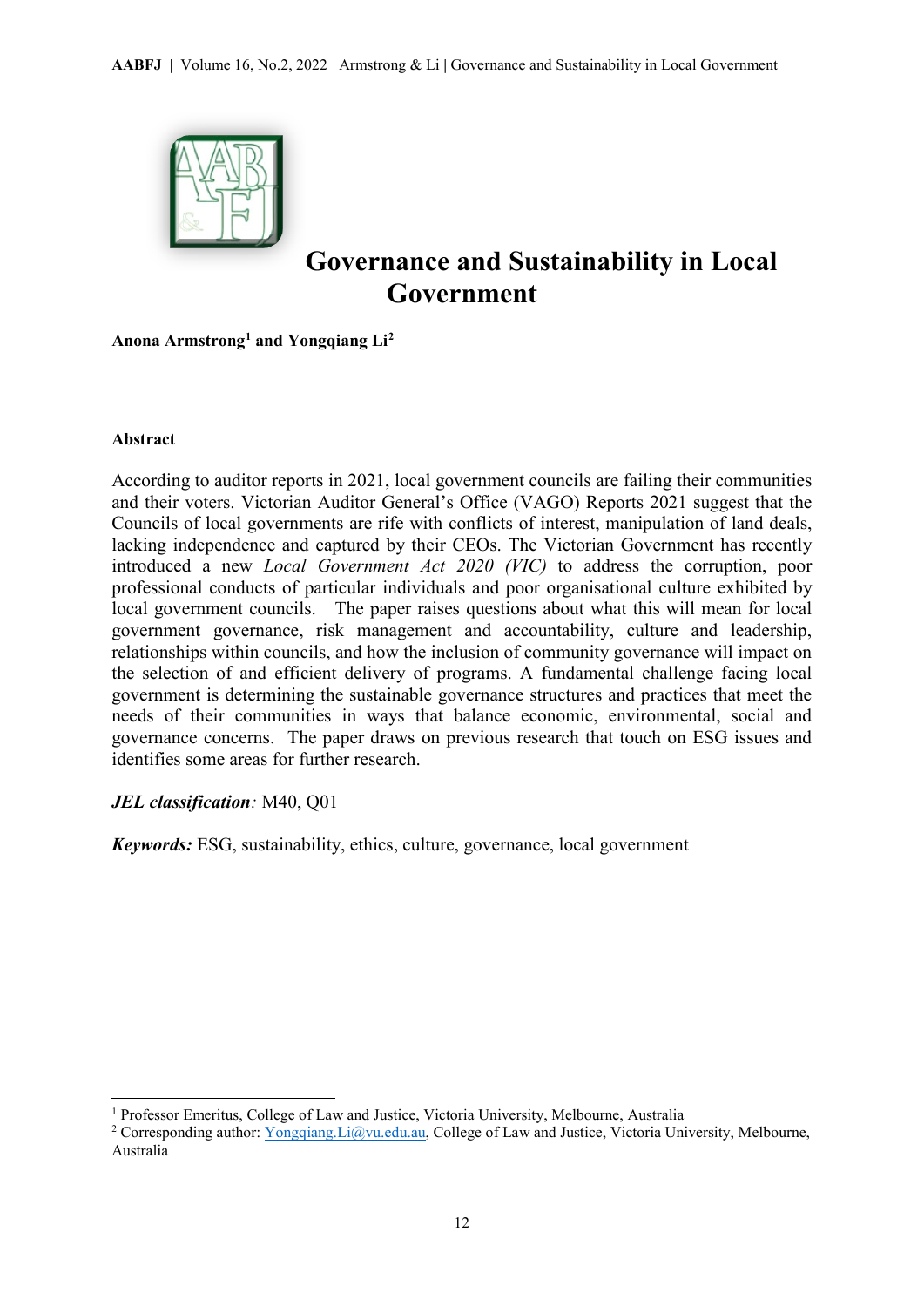#### **INTRODUCTION**

Environment. social and governance ('**ESG**') issues are a priority for all governments around the world. Not least, they are a concern for local governments because local government is at the coalface of implementing many initiatives. Responses to climate change, engagement with communities and changes to government structures and systems and organisation culture are all evidence of ESG responses.

Local government is the third tier of government in Australia below the Federal and State Governments. In Victoria there are 79 Local Government Areas (LGAs) administered by 79 Councils, 31 of which are metropolitan and 48 located in regional and rural shires. Councils are also responsible for 16 separate commercial entities. The Local Government Act 2020 (VIC) ('**Act**') sets out the roles and responsibilities of Councils, Councillors and Council Committees. Their constitutions are enacted by the State Parliaments, and they are accountable to State Government and audited by the Auditors General.

Local governments deliver a wide range of services to their communities. They include recreational and cultural facilities, waste management, family and community services, land use planning and building control, public health services, domestic animal control and environmental protection legislation, and local infrastructure including town halls, libraries, parks and gardens, roads, and bridges. However, it is widely recognised that the responsibilities of local authorities extend beyond the provision of local infrastructure and local services to include an obligation to deliver more holistic approaches to the well-being of their communities (Dollery 2014). This has become more critical than ever post-COVID-19.

 The councils are funded from municipal rates and grants from Federal and State Governments. They also own 16 commercial entities. In the year ending June 2018 Victoria's 79 councils spent \$8.5 billion in service delivery and owned and maintained \$102.1 billion worth of assets and infrastructure. There are 600 councillors who receive an allowance between (\$8,833 and \$31,000 depending on the size of their Local Government Area ('**LGA**'). Together they employ around 50,000 staff (VAGO 2019).

The conflicting and growing demands now being made on local government Councils amid times of major disruption and uncertain resources are being recognised. Awareness of their growing need of preparing for the uncertainties in future was the driving force behind NSW local governments gathering in 2011 at a 'Destination 2036" forum to plan how local Councils could meet the challenges of the future. The following year an Independent Local Government Review Panel (Samson 2012) was formed and consulted widely. Their Report "Fit for the Future" proposed that regional councils develop greater strategic capacity and skills and assess the scale and capacity of councils against common performance benchmarks (Own Source Revenue, Debt Service Cover and Assets Renewable Ratios; Low 2015).

Developments in Victoria have taken a similar path. Following a recommendation in the Auditor General's 2012 Audit, Performance Reporting by Local Government, the Victorian Government in 2014 set up the Local Government Performance Reporting Framework ('**LGPRF**'). This is used to build a data base that allows comparative performance to be compared across the 79 councils. However, in their performance audits conducted across Victoria, the Victorian Auditor General's Office ('**VAGO**') found that council performance reporting and the use of the data was inadequate, and that it offered little insight into the impact of services on the community.

On 24 March 2020 Local Government Victoria ('**LGV**') introduced a new Act which introduced an integrated approach to planning, monitoring and performance reporting fully supported by guides and templates in the *Integrated Strategic Planning and Reporting Discussion Paper* (LGV 2021).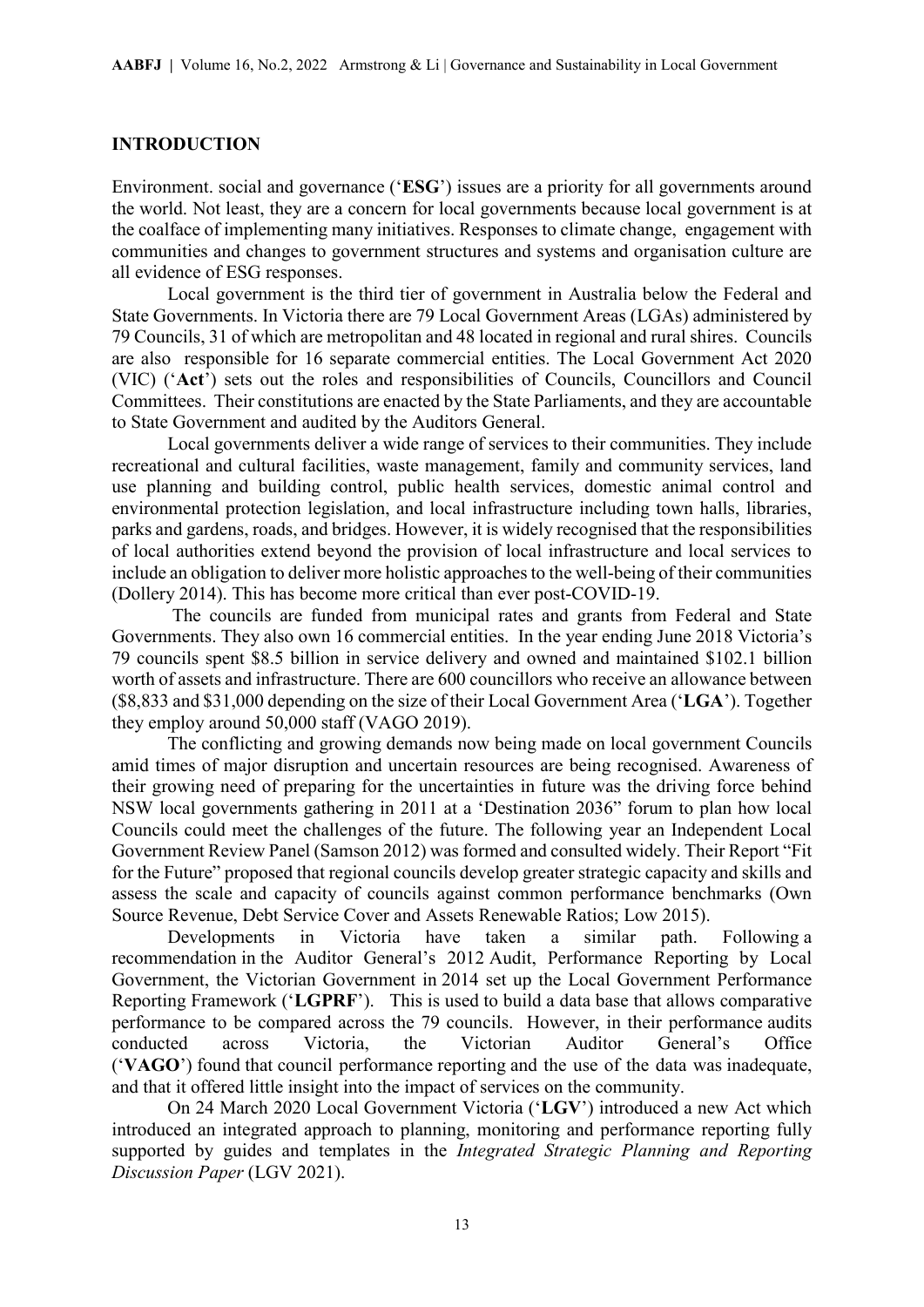The Act signalled four key shifts in strategic planning and reporting arrangements that require Council engagement with and response to their communities. These are:

- Community Vision the Act aims to bring community and its aspirations and longerterm sustainable thinking to the core of policy and strategy development, planning, and fiscal management
- Outcomes focus a deliberate move to a principles-based Act shifts regulatory focus from prescriptive rules and defined processes towards broadly stated principles and strategic outcomes
- Community engagement rather than prescribing requirements for community engagement all Councils must now develop appropriate consultation mechanisms (including deliberative engagement) in the context of their community and incorporate these into a policy which was required to be adopted by 1 March 2021
- Additional requirements new medium and long-term planning elements have been incorporated in Financial Plan, Asset Plan and Workforce Plan requirements.

In November 2020 the Victorian Minister for Local Government, the Hon. Shaun Leane MP issued a statement which spoke to the -

 "*deplorable behaviour in monitor and commission of inquiry reports that have led to councils being dismissed and administrators appointed. I especially find disturbing the reports of former councillors berating staff members with sexist and racist comments. This is completely unacceptable in any workplace. I strongly believe that by working together we can improve the culture of the sector overall. Our goal should be to put out a clear message that, as a sector, we won't accept this behaviour*".

The Minister set out the Victorian Government's priorities for the local government sector, including: supporting the social and economic recovery from the coronavirus (supporting local business, consideration for people experiencing hardship), building on the reforms in the Act and addressing cultural change. Particular emphasis was given to the Local Government Act 2020 features of stronger accountability and transparency mechanisms designed to facilitate genuine engagement with community on the work of Council.

LGV states that the requirement to develop a Community Vision (applying deliberative community engagement processes) is intended to ensure that councils incorporate a long-term view (more than 10 years) of the community's desired future into strategic planning that reflects the 'look, feel and liveability' of the community in which their people live and work. While earlier reform initiatives have focused on the financial sustainability of individual councils, the new Act signalled a shift to a focus on the 'system' of local government and with this a new way of thinking about the longer-term sustainability of local government governance, council and councillors' roles, responsibilities, capacities, and culture. The main issues are the conduct of Councils and Councillors, procedures for conducting council business, increased accountability, disclosure of conflicts of interest, community consultation, and compulsory training.

The reforms contained in the new Act specifically required Councils to adopt the Governance Rules put forward in Section 60 by 1 September 2020 and to implement the remaining sections by 2022.

However, there is little research in Australia about the consequences of this changing environment for local government, and what this will mean for its legislation and relationships with the State governments, its financial sustainability, and how the inclusion of community governance will impact on the selection of and efficient delivery of programs. The fundamental challenge facing local government is determining the sustainable governance structures that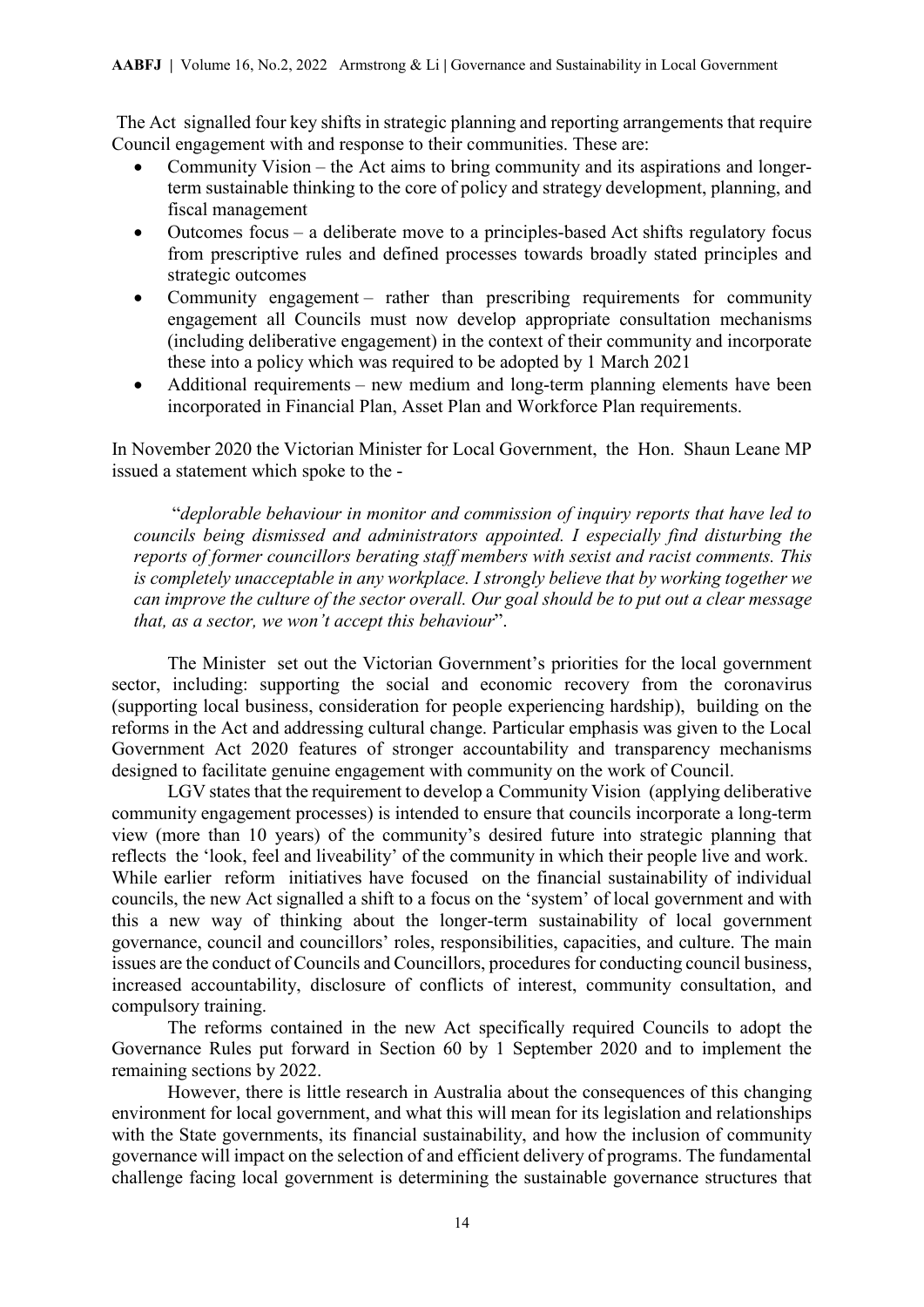meet the needs of their communities in ways that balance economic, environment, social and (ESG) governance concerns.

This paper reviews ESG practices in local government councils, particularly the consequences of this changing environment for local government, and what this will mean for its legislation and relationships with the State governments, its financial sustainability, and how the inclusion of community governance will impact on the selection of and efficient delivery of programs. The fundamental challenge facing local government is determining the sustainable governance structures that meet the needs of their communities in ways that balance economic, environment, social and (ESG) governance concerns."

The research question for this paper is:

## *What are the ESG practices in local governments in Victoria?*

The Victorian Government has recently introduced a new Act to address the corruption, poor conduct and poor culture exhibited by local government councils. The paper raises questions about what this will mean for local government governance, risk management and accountability, culture and leadership, relationships within councils, and how the inclusion of community governance will impact on the selection of and efficient delivery of programs.

## **GOVERNANCE IN LOCAL GOVERNMENT COUNCILS**

Governance is about an organisation's structures and systems, and the relationships, decision making and accountabilities of the leaders of an organisation (Armstrong 2020). Among the reasons why regulators have placed so much emphasis on assessment of the leadership is that to grow and expand, and especially if Councils seek to invest in and expand their asset base, people must be confident that they are functioning fairly - that there is no conflicts of interest, insider trading, that councillors and executives are operating honestly, that earnings are reported accurately, that the accounting is correct, and that there is complete and full information reported to everyone in a timely manner.

Good Governance practices for local governments have been proposed by the Municipal Association of Victoria (2019) and the Victorian Auditor General (VAGO 2019). They support risk management policies and practices including the formal and annual assessment of the leaders of entities (and organisations), monitoring of performance with appropriate measures and reporting actions taken in response. This process is intended to identify areas where performance can be improved and ensure that changes are made.

## **Table 1. The MAV Framework for Good Governance in Local Government**

| Decision making                         |
|-----------------------------------------|
| <b>Cultures and Behaviours</b>          |
| Structure, Systems and Policies         |
| Communications and Community engagement |
| Capability                              |
| Risk and compliance                     |
| Monitoring and Review                   |

Governance is a highly contextual concept, where processes and practices vary significantly depending on the environment in which they are applied. This is evident in local governments where sizes of LGAs vary and relationships in local government are complex. The councils and councillors engage with: the Minister for Local Government, who has the power to direct improvements in governance; the CEO and council administration; other councillors as members of their council; and with residents, community organisations and broader communities.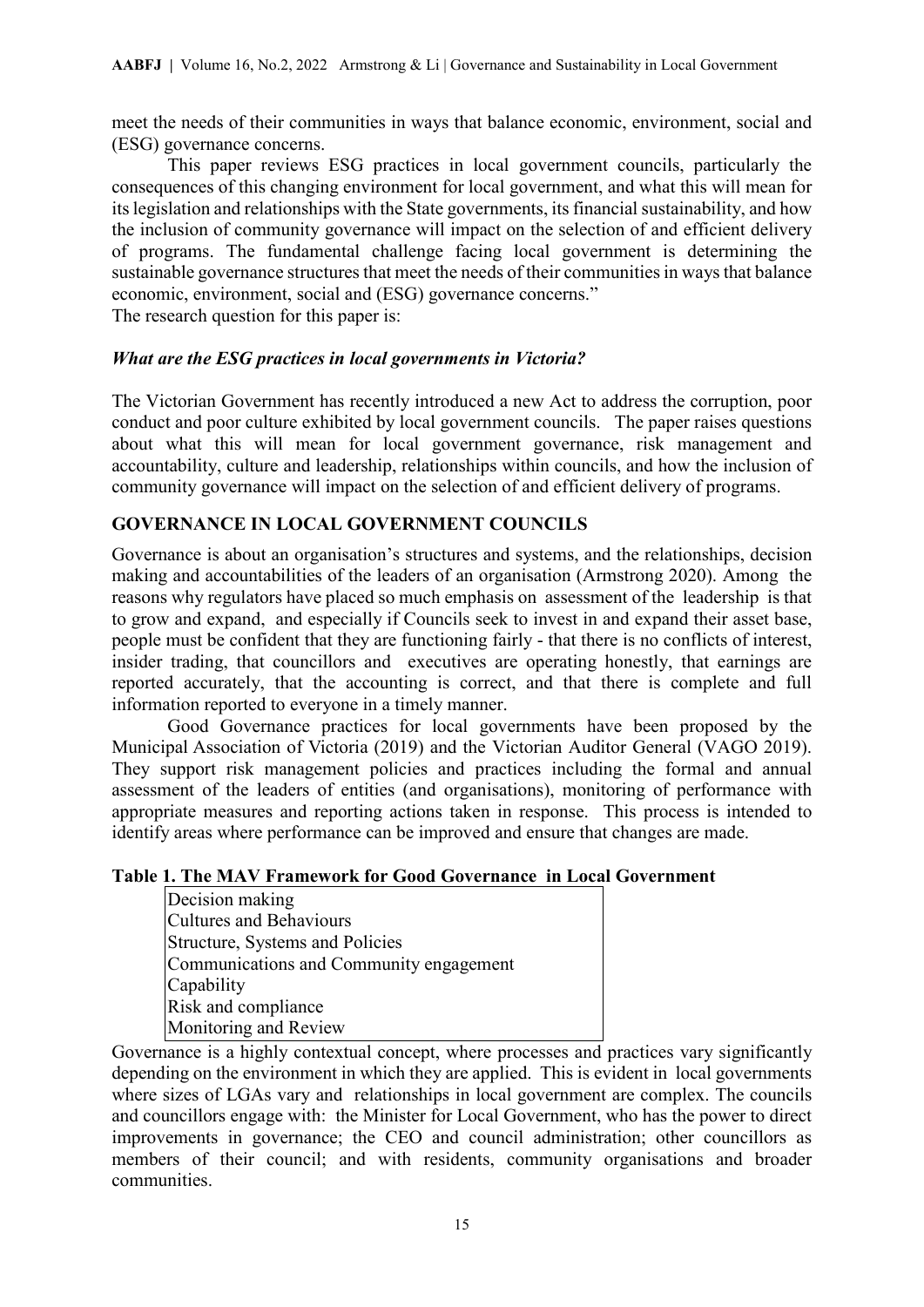Frequent Independent Broad-Based Anti-Corruption Commission inquiries (see for example IBAC 2019), the Victorian Auditor General's Office (VAGO 2019) audits of corruption in local government councils, and the sacking of five councils namely Ararat Rural City Council, Central Goldfields Shire Council, Greater Geelong City Council, Frankston City Council and South Gippsland Shire Council, are indicative of the need for greater accountability in the governance structures of local government. VAGO Reports suggest that the Councils of local Governments are rife with conflicts of interest, manipulation of land deals, lack of independence in decision-making and 'CEO-capture'. The poor behaviour and corruption reported suggest that local government effectiveness and efficiency is being damaged by Councils' poor culture and behaviour.

The new Local Government Act aims to deliver on the Victorian Government's 'commitment to modernise how local government works in our state'. This means a focus on greater accountability to the community, a Code of Conduct for Councillors and an expanded reporting framework. Councils must also ensure a process of community engagement is followed in developing or amending rules. The Code of Conduct deals with misconduct and relationships with the Minister for Local Government who has the power to direct improvements in governance. Reforms contained in the new Act specifically required Councils to adopt the Governance Rules put forward in its section 60 by 1 September 2020, and all reforms by 2022.

The main issues identified in the Minister's 2020 statement concerned the conduct of Councils and Councillors: procedures for conducting council business, increased accountability, disclosure of conflicts of interest, community consultation and compulsory training.

#### **SUSTAINABILITY**

The Minister's 2020 statement adopted a 'sustainability' approach to reforms. Sustainability in the local government context refers to developments that meet the needs of the present without compromising the ability of future generations to meet their own needs (Brundtland report: WCED, 1987). Sustainable development implies that humans can improve their standard of living by using nature and natural resources in a way that does not lead to their depletion (Riley 2021). Interest in sustainability grew in the late- $20<sup>th</sup>$  century driven by increased global awareness of the threat to the environment posed by climate change and the human-induced enhanced greenhouse effect produced largely by forest clearing and the burning of fossil fuels. In September 2015, the General Assembly of the United Nations adopted the 2030 Agenda for Sustainable Development that aimed to achieve 169 targets and meet 17 Sustainable Development Goals (SDGs).

Prominent among the goals is concern for the environment. In the most recent UN Report (Intergovernmental Panel on Climate Change, IPCC, 2021) scientists point out that evidence of observed changes in extremes such as heatwaves, heavy precipitation, droughts, and tropical cyclones, and their attribution to human influence, has strengthened. Many of the responses required to address environmental issues, and support the sustainability of our way of life, depend on local government actions. Local governments have an important role to play by leading from the front in climate action and protecting their communities from the harmful impacts of climate change through both adaptation and mitigation.

Business sustainability is often defined as managing the triple bottom line, a process by which companies manage their financial, social, and environmental risks (Armstrong and Sweeney 2002; Armstrong et al. 2001). By 2005 reporting of non-financial indicators was widely adopted (Heenetigala et al. 2017) . Among the most popular was the GRI index (2005) which combined the disclosure of ESG performance. In Australia, business interest in sustainability expanded when the ASX issued its first Corporate Governance Principles and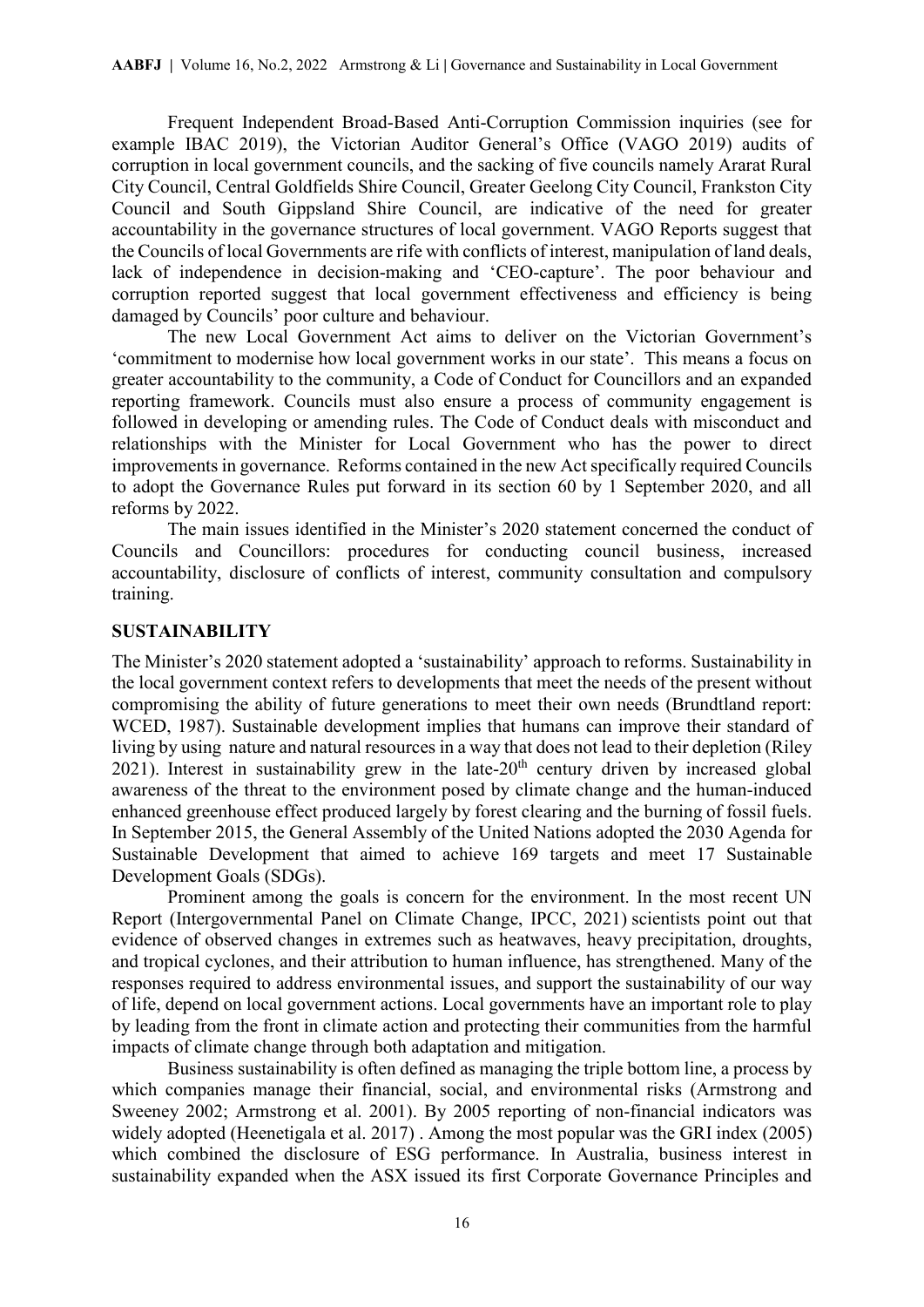Recommendations (2003) and Standards Australia issued Good Governance Standards (2003). These included Good Governance Principles AS 8000, Fraud and Corruption Control AS8001, Organisational Codes of Conduct AS 8002 and Whistle-blower Protection AS8003. More recently, Sustainability Victoria (2019) implemented a training course to encourage local governments to build or revise their carbon inventories and reduce emissions in accordance with the latest standards and guidance. This training course seeks to deliver the most relevant and up-to-date carbon accounting and reporting skills and knowledge to participants.

 In the introduction to a review of 190 studies Clark et al (2015, quoted in Heenetigala et al 2017) made the point:

*Sustainability is one of the most significant trends in finanial markets for decades. Whether in the form of investors'desire for sustainable responsible investing (SRI), or corporate management's focus on corporate social responsibililty (CSR), the content, focusing on sustainability and ESG issues is the same.* 

## **GOVERNANCE, RISKS AND LOCAL GOVERNMENT**

Risk is the potential disaster posed by the failure of corporate decisions: the exposure to such issues as economic or financial loss or gain, health and safety (COVID 19), environmental damage (think climate change), or delays as a consequence of pursuing or not pursuing a particular course of action (keeping up with advances in technology, workplace and workforce changes, community expectations). Risk policies and risk management are therefore an essential component of good governance.

 Managing risk is about the application of policies and procedures to the tasks of identifying, analysing and assessing risks, determining the degree of exposure to risk that organisations can accommodate, and taking appropriate steps to avoid litigation, loss of reputation or injury. Two key aspects of risk management are: management of resources, and management of stakeholders. The former refers to such matters as corporate management (for example, managing investment, diversification, innovation, relationships with the external political/legal/social environment in which the organisation operates), administrative systems (debt management), technology (information systems), or human resources (loss of skilled personnel). Financial risk in local government has been extensively studied (Dollary et al 2016).

The emerging risks relate to decisions about stakeholder relations and the interests and well-being of people (such as customers, suppliers, employees, affected communities and others who have an interest in the performance of a Council). Managing these risks is an important dimension of organisational culture.

## **GOVERNANCE AND ACCOUNTABILITY**

Good governance requires fairness, transparency, and accountability. Accountability in governance is the acknowledgment and assumption of responsibility for actions, [products,](https://en.wikipedia.org/wiki/Product_(business)) decisions, and policies including the [administration.](https://en.wikipedia.org/wiki/Administration_(business)) It encompasses the obligation to be transparent in decision making, and report, explain and be answerable for resulting consequences. It includes the responsibility for money and other entrusted property and accountability to the wider society. The latter is the reason for the Victorian legislation that requires Councils to take citizens' views into account in their decision-making.

There is a requirement under the Local Government Act for Councils to respond should they receive complaints from their community. Their resolution can often raise ethical and moral issues for Councillors. The Act specifically requires Councils to adopt the Governance Rules put forward in Section 60 of the Act by 1 September 2020. A major purpose of the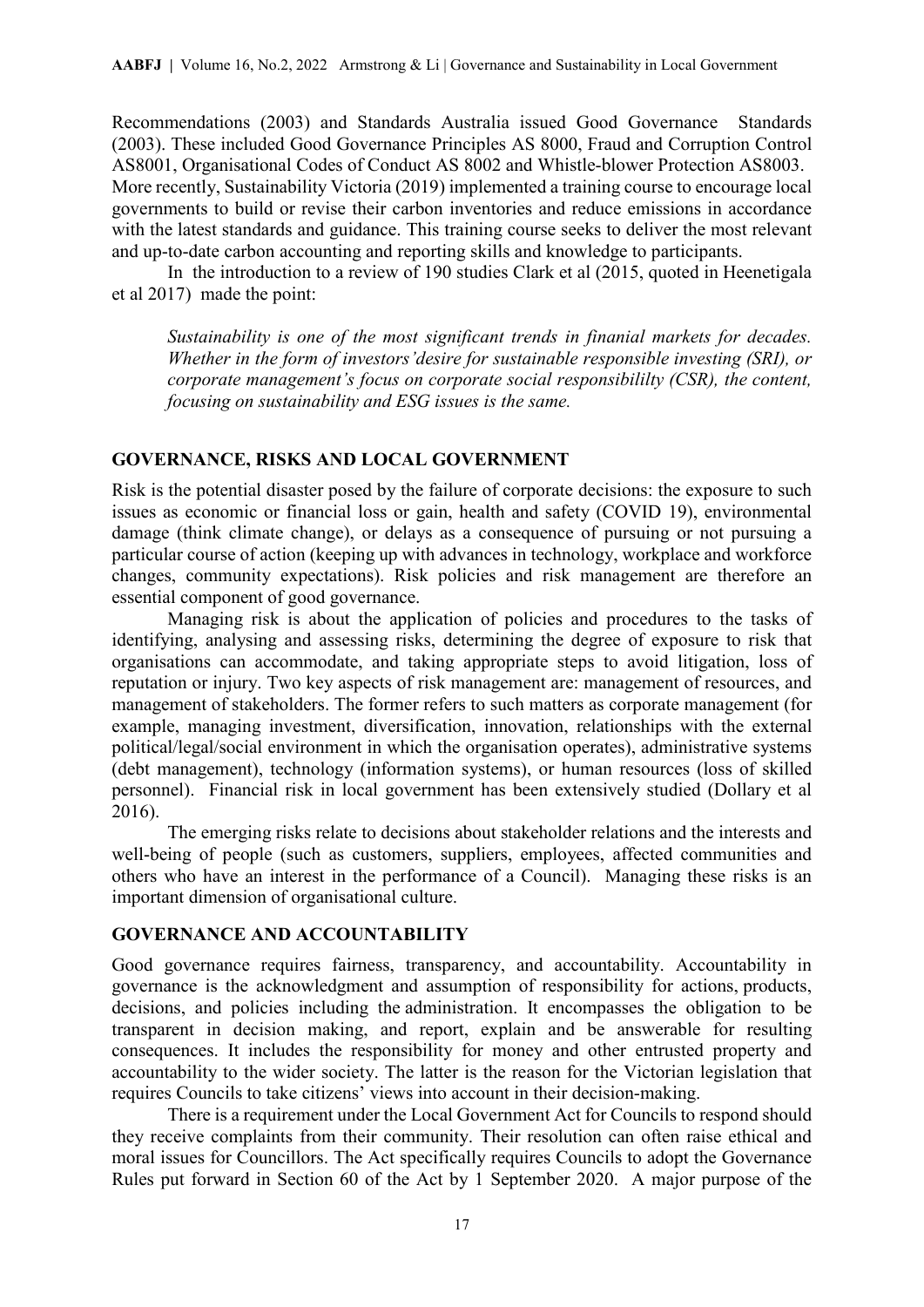governance guidelines is to increase accountability through better planning by local government administration, and better conduct by Councillors that includes disclosure of conflicts of interest, community consultation and compulsory training. The new Local Government Act requires Councils to "Set minimum training requirements for candidates and councillors and clearer standards of behaviour with stronger mechanisms to address poor conduct"

 As noted above, Division 3 of the Local Government Act states that managing risks involves implementing performance monitoring and reporting arrangements and ensuring that any changes in the enterprises are reported to councils.

 Performance is measured by 'Key performance indicators' (KPIs). However, KPIs and performance reporting have their own problems and fail to address ethical and moral dilemmas associated with their use (Francis & Armstrong 2021). For example, as data is collected and compared from widely differing LGAs, interpretation of the statistics can be biased in favour of bigger or more affluent communities. There is also an emphasis on financial indicators, a failure to adequately address social indictors (VAGO 2019) and perhaps to have the skills to understand and use the performance data that is collected.

 VAGO recommended that both financial indictors developed by VAGO in the Local Government Performance Reporting Framework (LGPRF) and nonfinancial indicators should inform governance practices. In its most recent report VAGO stated:

*Audited councils do not sufficiently use the LGPRF, or other internally generated data to understand their performance and communicate it to their community or to inform their decisions. They need to shift their perception of performance reporting from a compliance exercise, to embracing it as a principal mechanism through which they will drive service improvement*.

Social indictors measure the effectiveness of programs. Previous research has shown that people are more supportive of actions when they are involved in the decision making affecting them (see Francis 2014). Dollery et al (2014) argue that local co-governance in which local residents work together in a participatory manner to pursue specific goals like local sustainability projects can generate benefits such as enhanced democratic accountability and greater community cohesion. They identified successful examples of sustainable neighbourhood programs in local government. Several models of local government engagement included: community forums where citizens are free to have a say; area committees and neighbourhood management groups; housing-led governance such as tenant management organisations; and devolved budgeting or community budgeting groups which offer indicative preferences on how local authority expenditure can be directed.

How decisions are made is a cultural issue. The culture of an organisation comes from the top; leaders set the tone for their organisations. In local government Councils are responsible and accountable for the culture of their organisations.

## **CULTURE**

Organisational culture is the pattern of basic assumptions that a group has invented, discovered, or developed in learning to cope with its problems of external adaption and internal integration, and that have worked well enough to be considered valid and therefore to be taught to new members as the correct way to perceive, think, and feel in relation to those problems (Schein, 1985). It can be defined as a particular set of shared values and beliefs that interact with an organization's people, structures, and systems to define work-related norms for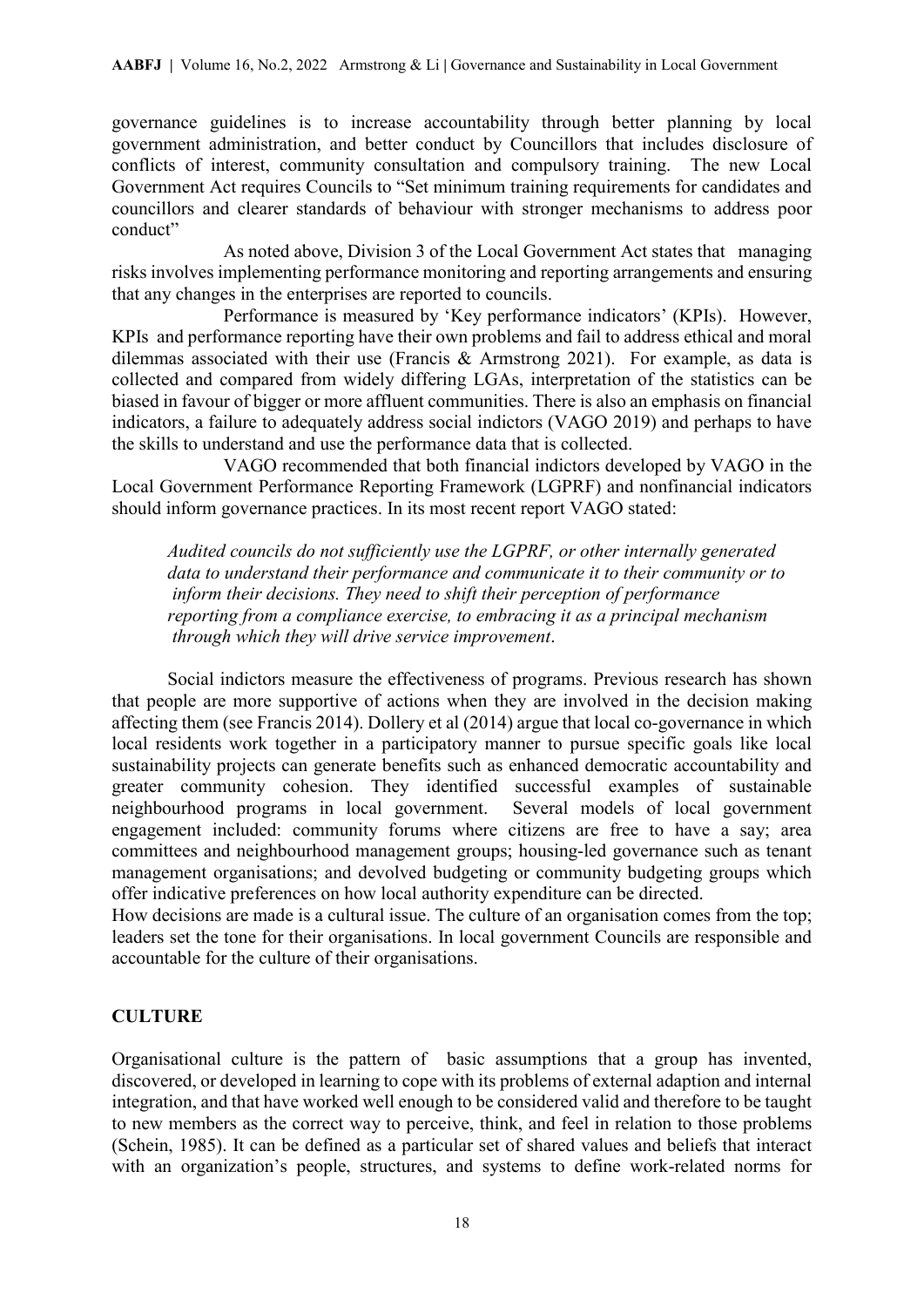behaviour. In this sense, a culture represents a pattern of beliefs that have been learned with or from other members of an organisation. By rewarding those new members who fit in with them, and sanctioning those who do not, an organisation specifies the norms and rules for behaviour, i.e. what are acceptable behaviours and what are not.

A distinction is often made between corporate climate and corporate culture. They are closely related. Corporate climate is the experience of the physical environment and interactions with other staff in the workplace. The principles underlying the ways in which everyday tasks are done is driven by the culture, what is seen to be a priority and of value. Although culture in different contexts can appear different (the climate) people may adopt the same principles and values. Escalation of Australia's multi-culturally diverse population, raises many cultural issues (for example, how are gifts or corruption viewed). The inevitable challenges from changes to accepted norms and values raise issues relating to acceptance and tolerance of any changes.

There is a great deal of overlap in the features of desirable corporate cultures described by: Standards Australia (2003) in their criteria for best management practice, Senge (1995) in reference to building learning organisations, Armstrong (1996) when talking about building evaluation cultures and more recently in the Francis Inquiry (2014) when describing the culture in the health professions in the UK. Previous research into organisation culture has investigated its penetration, homogeneity, stability, (Schein 2006) direction and intensity (Fallon & Cooper 2015), cross-cultural differences (Vandekerckhove 2014 ), compared with organisational climate (Erhart et al 2014), cultural diversity in business (Hofstede and Hofstede 2005 , Hampden-Turner and Trompenaars 1998), relationship to values and ethics (Hampden-Turner and Trompenaurs 1997, Armstrong, 2020) and its relationship to governance (Armstrong 2016).

Institutional theory (Ashforth et al (2007) has also been used extensively to understand the processes by which structures such as rules, norms and behaviour are established as authoritative guidelines for social behaviour. There appear to be three levels of forces impacting on the development of organisation culture: macro and external influences, pressures from within an organisation and those exerted by individual members of an organisation (Figure 1).

A circumfluent theoretical model assists in understanding an organisation's culture (Armstrong 2019). It is circumfluent because culture is dynamic, all encompassing, flowing around and interacting backwards and forwards, driving change and responding to change. It is based upon the wide range of previous research drawn from several disciplines. In the model, organisation culture operates and is influenced at three levels (Armstrong, 1996):

at the macro level by external influences: normative pressures including (a) national norms, expectations, standards and regulation; and (b) external stakeholder expectations. External influences on local government culture include (though this list is not exclusive), the Local Government Act, Ministerial expectations, Australian Public Service, the Municipal Association of Victoria (MAV), Local Government Codes of Conduct and community expectations.

at an organisation level by Council leadership, governance (policies, structures, processes, risks, ethics, values, and accountability); and aspects of the internal physical, social, economic and political factors; and the operation of an administration and its interaction withCouncil.

at an individual Councillor level theory of reasoned action, planned behaviour and prosocial behaviour suggest that behaviours are determined by value judgements, beliefs, attitudes, habits and expectations (that include perceptions of organisation and peer support, and self-interest).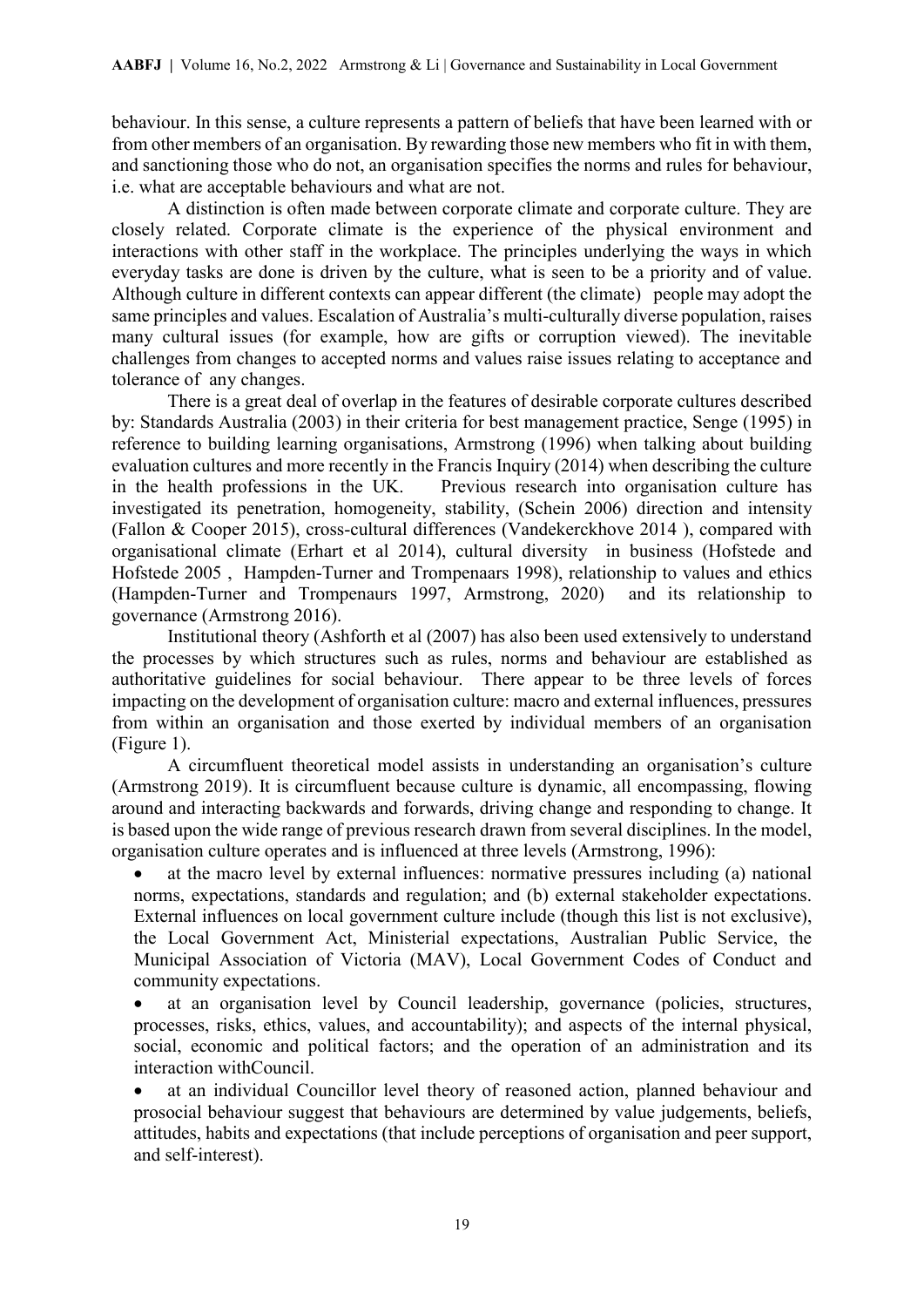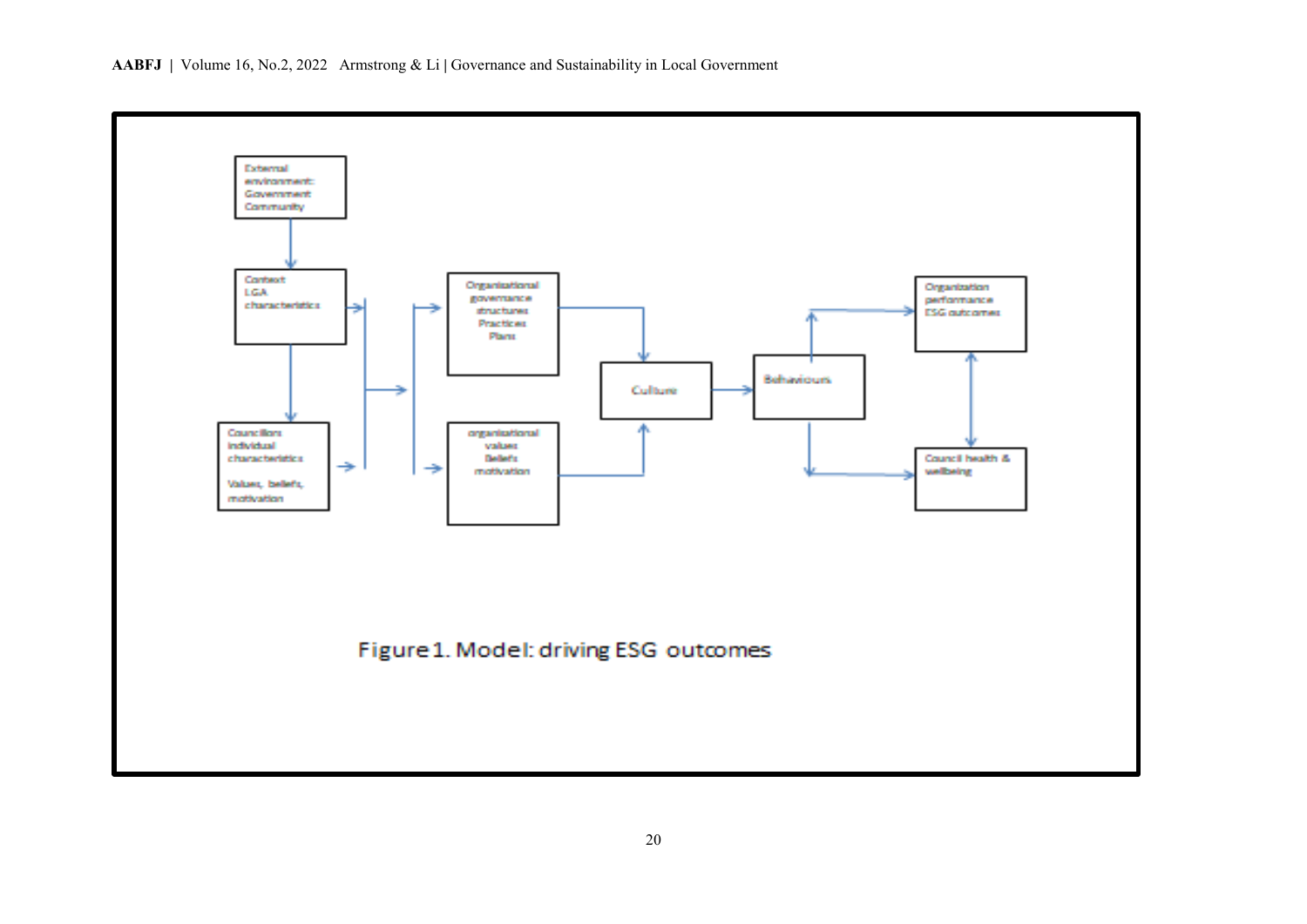These factors may overlap, others may disagree with some of the descriptive variables, and they will vary across different contexts. However, they work together to shape a person's experience of their organisation's culture. In turn, an organisation's culture is shaped by the behavioural responses of its members.

Values influence ethics, morals and behaviour (Armstrong 2021).Ethical principles guide the actions and practices that are directed at improving the welfare of society. Theories of ethics can assist in determining what is good or right, what goals people and society ought to pursue, and what actions they ought to perform. The study of ethics represents a systematic attempt, through the use of reason, to question the rules that should govern human conduct and the values worth pursuing. Concerns with what is good for society and what actions are considered proper raise overlapping issues of social mores and morals. An ethical decision is one in which somebody's welfare is at stake and in which somebody will be positively or negatively affected by the decision. In this case, concepts of justice and rights become considerations.

Characterising a decision as 'moral' is concerned with determining conduct to be 'right'. This can relate to social manners or customs: holding the door open for a visitor; giving up a seat in a tram to an older person; respecting people at work. More broadly [… insert example]. Groups are seen as the "moral anchors" of moral behaviour as their endorsement of specific moral guidelines is a way to define their distinct identity, disagreements between groups, and their interpretation of outgroups (Ellimers, 2017). Emotions raised by feelings of guilt or shame associated with the likelihood of rejection by a social (or political) group can also inhibit good behaviour because they raise self-defensive mechanisms (Ellemers 2017). Group pressures and fear of loss of membership of a group may be one reason why misbehaviour may be tolerated, and whistleblowing avoided.

Morality also relates to individual values that involve attitudes and biases as well as deliberations about what is right and wrong, judgements and emotional experiences. Individuals are often seen as moral when their actions are compatible with communal attitudes, for example displaying self-control honesty, reliability, other-orientedness and dependability (Frimer et al 2012).

| <b>Supporting</b><br>structures<br>and<br>practices | Council                               | <b>CEO</b>               |
|-----------------------------------------------------|---------------------------------------|--------------------------|
| Governance and accountability                       | Ethics & morals                       | Ethics & morals          |
| Compliance                                          | Integrity                             | Integrity                |
| Teamwork                                            | Values                                | Values                   |
| Plans, Systems & policies                           | <b>Beliefs</b>                        | <b>Beliefs</b>           |
| Information access & distribution                   | Power structures                      | Org. support             |
| Learning & Development                              | Respect                               | Respect                  |
| Transparency                                        | political<br>Understanding<br>context | Innovation               |
| <b>VPS</b> values                                   | Demonstrates<br>fairness, balance     | justice, Professionalism |
| Formal Relationships                                | Manages conflict                      | Trust                    |
| Innovation                                          | Trust                                 | Sense of purpose         |

**Table 2 Attributes of culture in local government**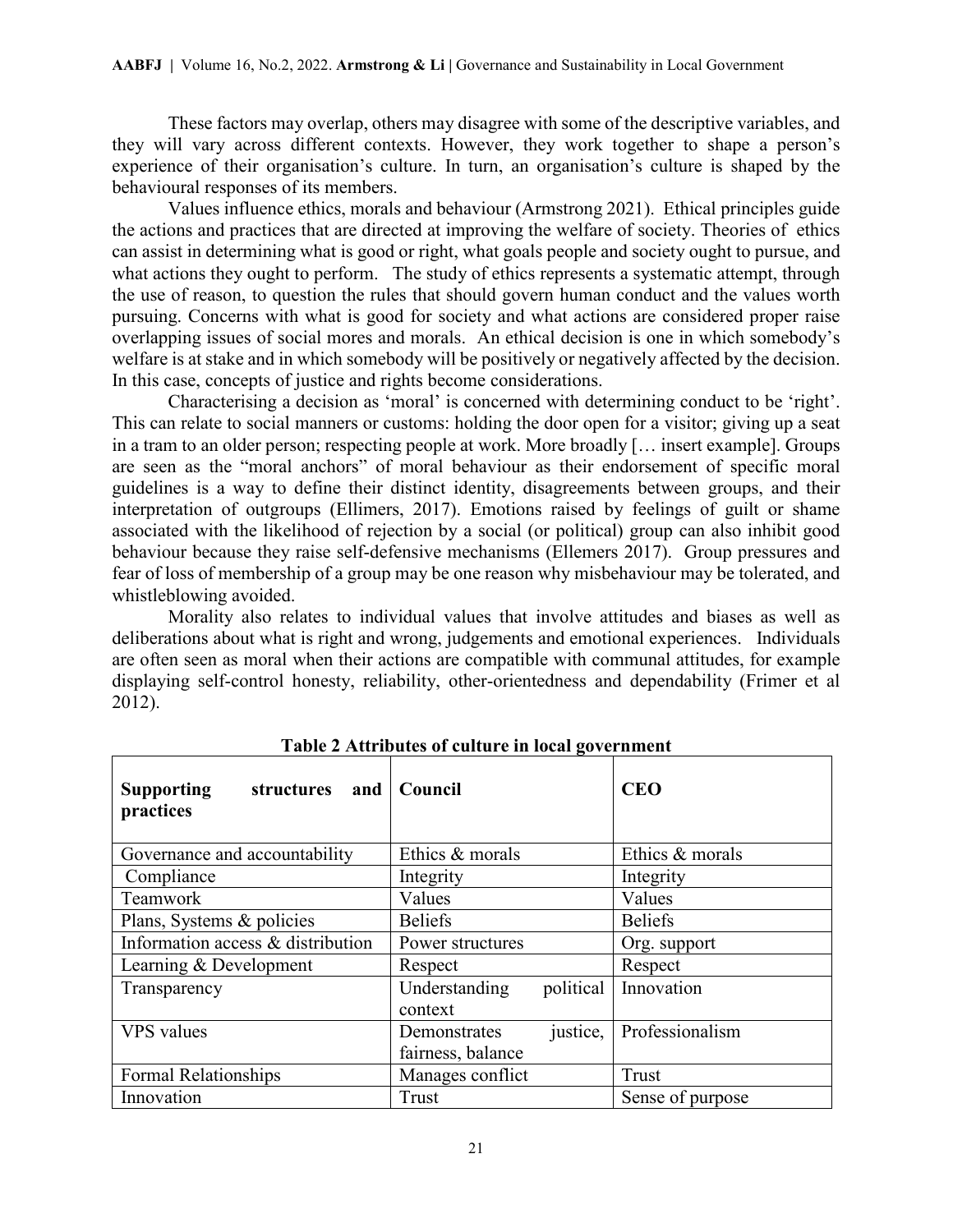| Clarity of roles, rules | Independence           | Commitment   |
|-------------------------|------------------------|--------------|
| Code of Conduct         | Professionalism        | Teamwork     |
| Capacities              | Commitment             | Expectations |
| Technology              | Sense of purpose       |              |
| Resources               | Managing relationships |              |
|                         | Teamwork               |              |

Some research suggests that it is the interplay between thinking and intuitive knowing that shape moral behaviours (Haidt, 2004) A moral leader will give weight to the traditions of their country but recognise that what may be regarded as moral in one situation or time period will be considered immoral in another.

One of the major sources of conflict in today's society is the views about resolution of ESG issues related to the environment (such as climate change; use of land), social issues (compulsory vaccination; free support for people who are out of work) and governance (the rules, responsibilities and accountabilities of councillors in today's society).

Issues that raise questions for Councils, and Councillors as individuals, emerge in relation to each of the environment, social and governance categories and require ethical decision making in order to arrive at an ethical response.

Ethical decisions in business are difficult because they do not usually demand a Yes or No answer. They relate to complex issues that often have extended consequences for multiple stakeholders and the outcomes can often be mixed and different. They also have personal outcomes for the individuals making the decisions. A clash between personal values and the values espoused by an organisation can also lead to dissonance and stress for decision-makers.

In ethical decisions, leaders often confront decisions between facts and values. A full description of an ethical business decision does not automatically give a just answer. Many interest groups use the same facts to argue their cases. [The Gun lobby following the Tasmanian tragedy argued that if people have guns they will feel safer (Australian Parliament 1996). Others argued that the tragedy demonstrates the danger of weapons in a community.

While Councillors will often hold similar views about outcomes and goals, conflicts arise about how they are to be achieved. Both the Public Service Commission and the MAV have issued a Code of Conduct to guide Councillor behaviour and the Local Government Act also contains guidance about what kinds of behaviour are expected of Councillors.

## **ORGANISATIONAL CULTURE AND RISK MANAGEMENT**

Several studies illustrate the importance of organisational culture to risk management. Chen et al ( 2019), for example, define risk culture as shared perceptions among employees of the relative priority given to risk management, including perceptions of risk related practices that are expected, valued and supported. Their paper also investigated the relationship between risk culture and risk structures (effective training, framework, remuneration, risk managers) finding that they are distinct but correlated constructs that together lead to enhanced behavioural outcomes. Most variation in risk culture scores occurs at the business unit level and seems to be driven by the local team environment (Sheedy and Griffin 2014). This is consistent with the hypothesis that culture is a local construct and very much dependent on interactions with close colleagues and the immediate manager.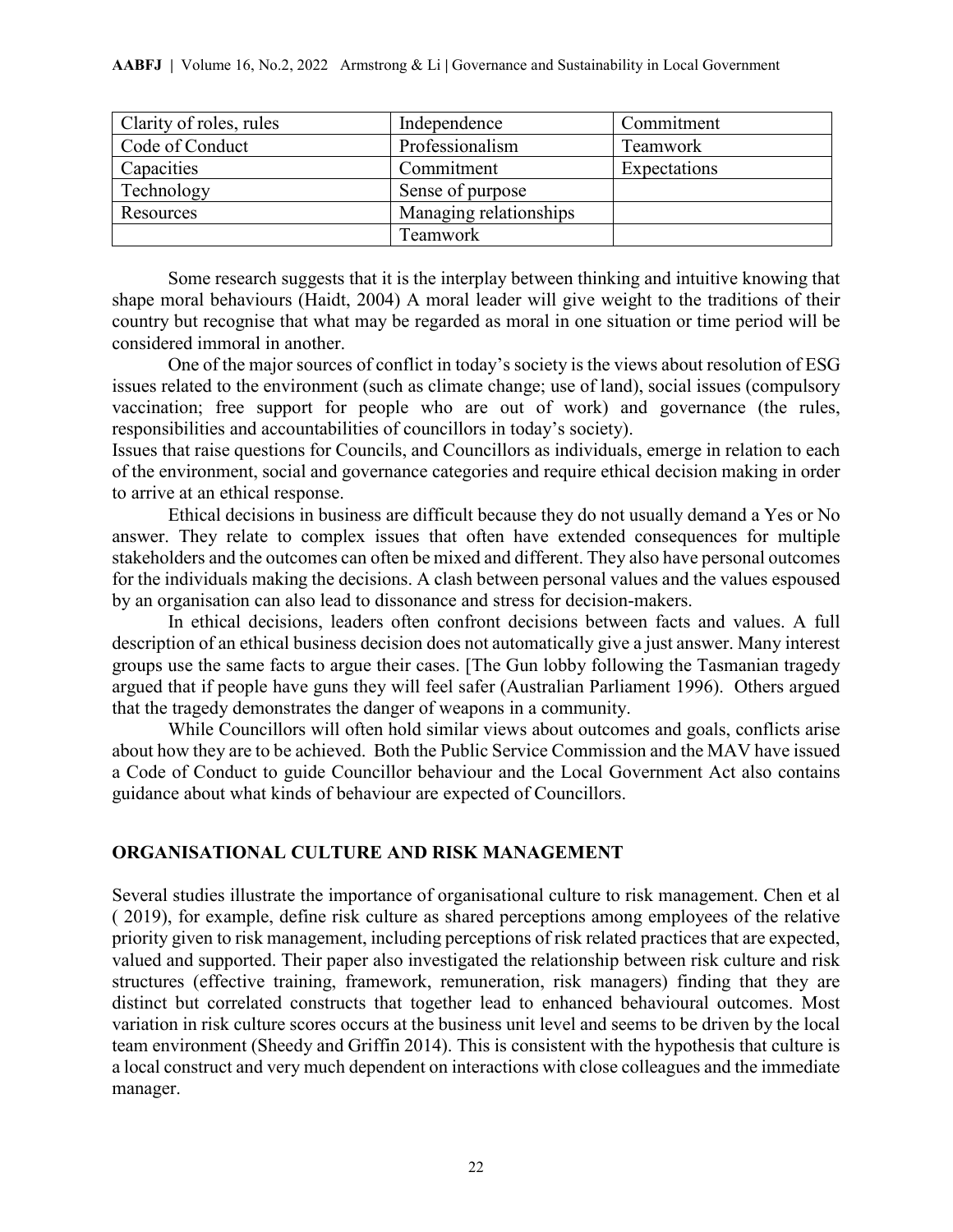### **COUNCIL CONFLICT AND PERFORMANCE**

Although research into local government council culture is scarce, research into boards, groups and teams provides a basis for understanding the processes relevant to an exploration of local government councils. For example, research by Minichilli et al (2001) found that the three major roles of a Board are service, strategy and control. In its service role the Board provides advice, help and resources to the CEO; scans the environment for threats and opportunities; and provides a forum for negotiating conflicting interests. Strategy refers to the setting of objectives and deciding how to achieve them, and even could be seen as an extension of the management team. Control refers to holding management to account, i.e. monitoring performance (and the factors which affect performance: Finance, HR, IT, Compliance, etc.).

Performance is measured by effectiveness (meeting output targets from operations, and longer-term strategic objectives) and efficiency (value for money in the production of products or services). Achievement of the outcomes by a Board is a product of a combination of environmental context, group and task design, intergroup processes (e.g. conflict management), how power is exercised, and the psychosocial traits of a Board such as cohesiveness. Cohesiveness is defined as "a dynamic process which is reflected in the tendency for a group to stick together and remain united in the pursuit of its goals and objectives" (Carron, 1982).

Wildenauer (2019) argues that a major influence on the effectiveness of Boards is cohesion of a Board, and this is reflected in the management of power and conflict. In his research, power moderated the relationships between formal governance structures, the responsibilities of directors and their performance. Acquisition of power by Councillors is based on length of service, expertise and leadership of coalitions. This means that how power is exercised on Boards, or Councils, affects both performance and the cohesion and hence a Board or Council's effectiveness.

Two major types of conflict are task conflict and relationship conflict. Task conflict refers to disagreement about objectives and how to achieve them. In our research we found evidence that groups formed into opposing groups based on support for different visions of what was valued for performance objectives, especially in regard to seeking revenue and its distribution to meet perceived community needs (Li and Armstrong 2021). Relationship conflict is driven by conflicting and often competing values, beliefs, and behaviour of the members of a Council. It can be moderated by the type of task and the cultural context of an organisation. Decisions about the use of land and environmental issues are particularly divisive and spill over beyond a Council to relationships with different sections of a community, and the political stance of State and Federal Governments.

Conflict appears to have an inverse relationship with performance. Too much diversity, particularly in relationships, leads to relationship conflict and lack of cohesion. However, debate and questioning by a Board, especially in regard to a task, are positive and can drive effective decision making (De Wit et al 2012).

## **COUNCILLOR LEADERSHIP AND CAPABILITIES**

Conflicts of interest and division in Council due to formation of power blocks is a common occurrence. Under our democratic government system citizens are supposedly sovereign over the public policy process. Buchholz (1995) identified two problems with this system. First, candidates for elected public office are often packaged and marketed with little consideration given to the merits of issues important to an electorate. Second, because citizens are not interested in public policy much of the time, their lack of participation opens the door to powering minority groups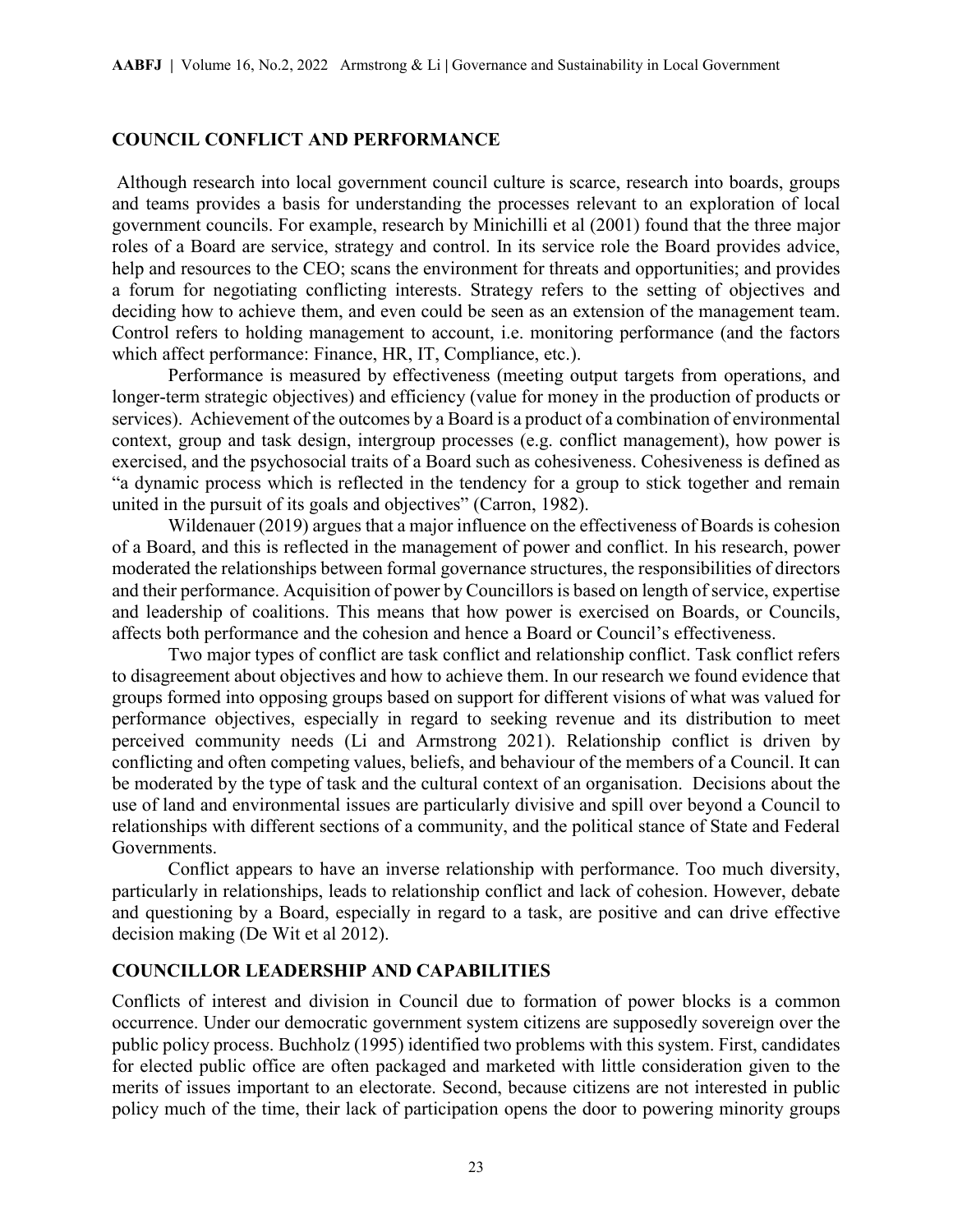who may seek power to promote their self-interests rather than those of their communities. VAGO has identified many examples.

 Buchholz adds that the reward for achieving public office is the exercise of power. "Power is the lifeblood of the politician…. Power accrues to people who make correct decisions, are skilful at compromise and negotiation, and who can persuade people that they can be trusted with power and will use it in the public interest so that the society as a whole can benefit" (p.65). These attributes suggest that high levels of skills are required for appointments by elected officials. A major purpose of the governance guidelines is to increase accountability through better planning by local government administration, and better conduct by Councillors that includes disclosure of conflicts of interest, community consultation, and compulsory training. The new Local Government Act addresses the skills and capabilities of Councillors by requiring Councils to "Set minimum training requirements for candidates and councillors and clearer standards of behaviour with stronger mechanisms to address poor conduct".

 Yet, few questions are asked about how they are selected, elected and, in particular, perform. Are Councils failing because of ineffective leadership? Leadership, in its broadest sense is vitally important to the effective implementation of socially responsible and environmentally sustainable strategies. Have the leaders of our Councils become tied to outmoded views of their roles and in their desire to ensure survival and growth "become guardians and protectors of practices that continue to deplete resources and in effect become blockers rather than enablers of development and transformation" (Eweje and Bathurst 2017)?

## **GOVERNMENT BUSINESS ENTERPRISES**

Research into the financing of local government organisations suggests that their financing models require attention (VAGO 2019). Local Councils have a history of providing a diversity of local services such as childcare, garbage disposal, car parks and local markets. However, incomegenerating enterprises such as markets, housing developments, and theatres can raise conflicts of values for Councillors. To what extent should these 'services' be free and an expense in Council finances, or should they be sources of Council revenue? Are they too much of a risk to a Council? Do Councils and their government appointed administrators have the business knowledge required to assess business performance?

As communities are exposed to more change and disruption due to COVID19 there is increasing disquiet about whether present local government structures and processes are sustainable in today's society and whether they should be changed.

A further complication is that ownership of independent companies by local governments will involve meeting the Governance Principles of the ASX which are the foundation for many governance guides and recommendations (2003). VAGO (2019) suggested the Governance Principles that should guide governance in Local Government Councils could equally be applied to local government beneficial enterprises.

The involvement of local governments in commercial activities raises significant issues for Councils including real or perceived conflicts of interest between the regulatory and ownership roles, the capacity and competence of local Councils to manage such enterprises, relationships with the Board of the entity and balancing the potential conflict between the financial and social objectives of most of these types of enterprises. Conflicts emerge between those people who want Councils to support the establishment of local enterprises and others who regard government enterprises as unfair competition.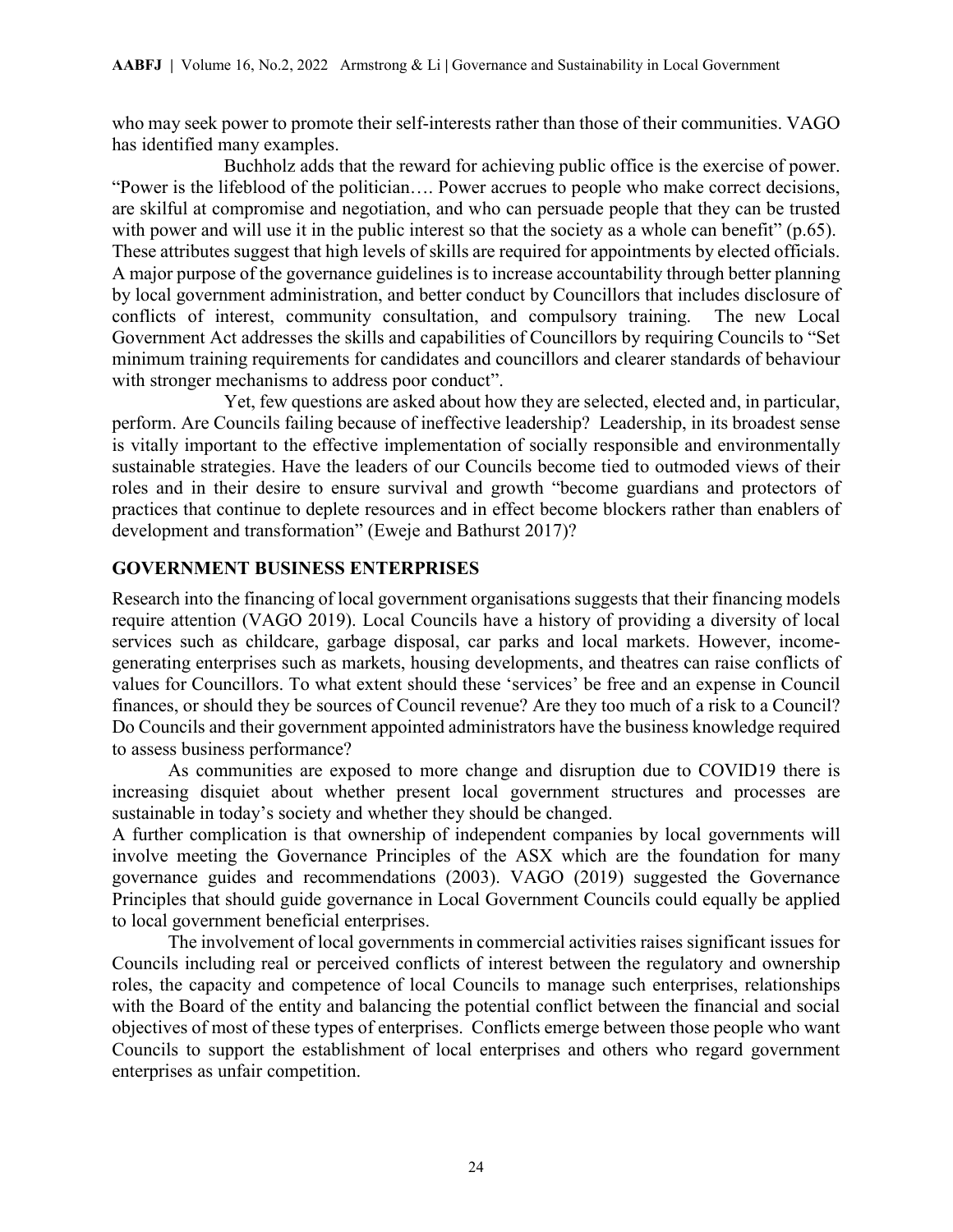Several reviews of the governance of Victorian Councils have been conducted (VAGO 2019) but few appear to have investigated the governance arrangements between Local Government Councils and their commercial enterprises.

## **IMPACT OF COVID19**

One result of COVID19 has been signs of a recent shift in the thinking underpinning economic and political theory. Over the past twenty years, there was a move away from government involvement in providing services to a position of contracting out and monitoring the performance of service providers (the "steering, not rowing" imperative; Armstrong 2013). The results of Royal Commissions in the domains of disability, aged care and finance (VAGO 2019; Hayne Royal Commission 2019) have indicated failures in many aspects of service provision. Consequently, State and local governments are experiencing pressure to meet public requests to become more involved in local economic support and local service provision. This may include partnerships or other arrangements with the private sector.

There is a realisation that the future of local government is tied to sustainability. This connotes heightened sensitivity to sustainability concerns expressed by community groups and wider society. If this trend continues, there will be an increasing likelihood that local governments will need to broaden their sources of revenue, placing question marks around continuing revenue from commercial (beneficial) enterprises. This has already exposed new governance concerns related to potential or perceived conflict between regulatory and ownership roles of local governments and the need for greater monitoring of performance and outcomes of their commercial enterprises. Division 3 of the Local Government Act states that this involves managing the risks involved, implementing performance monitoring and reporting arrangements, and ensuring that any changes in the enterprises are reported to Councils. A further complication is that ownership of independent companies by local governments will involve simultaneously meeting the Governance Principles of ASIC and the ASX (which are the foundation for many governance guides and recommendations) and the regulatory requirements specific to local government. VAGO (2019) suggested the Governance Principles that should guide governance in business could equally be applied to local government beneficial enterprises.

## **CONCLUSION**

Perceptions of local government in Victoria have been challenged by dismissals of Councils and exposure of unprecedented levels of conflict and corruption within Councils. The aim of a new Local Government Act is to bring about changes in the behaviour of Councils through changes in governance, attention to the culture of Councils and encouragement of heightened engagement with their communities.

 The paper argues that sustainability of future growth and well-being of local government in our communities can be assisted by good ESG practices. If carefully implemented, measures of ESG will provide vital missing information in measuring local government performance, i.e. welldesigned social indicators which complement financial performance indicators. This paper has addressed essential components of good governance (risk management, accountability, managing conflicts within Councils), the role of ethics and moral values in culture, and raised the issues of Council capabilities and potential conflicting values in seeking alternative revenue sources. The paper draws on previous research that touched on ESG issues in local government, but it has identified that there is a pressing need for further research. Among the questions that need to be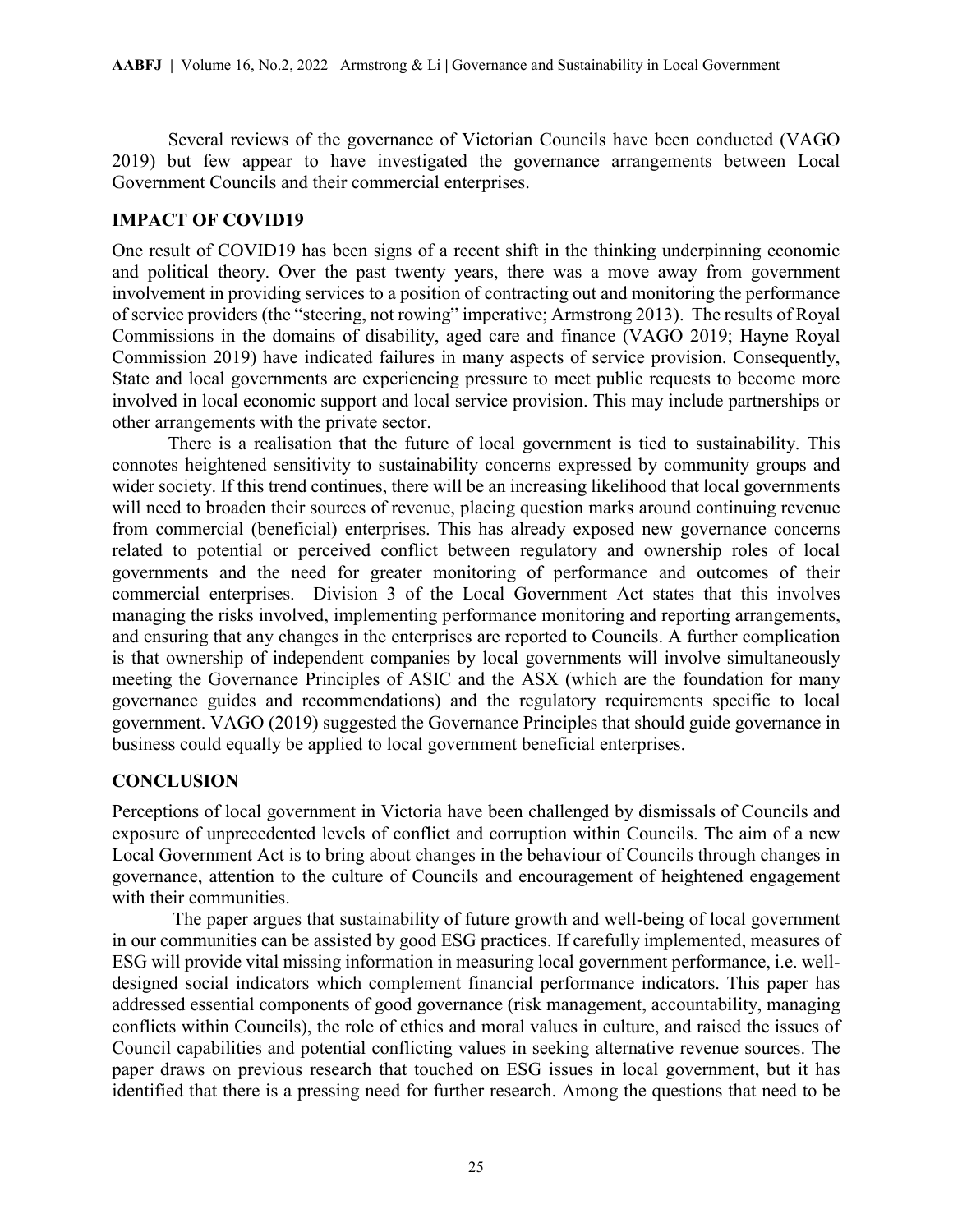addressed are: To what extent are local governments complying with the new Local Government Act? What is still missing? What should be changed? How is ESG being addressed in practice? What is the relationship between ESG and culture in a local government context? Further research into cultural and ethical considerations particular to Councils, community governance and ESG 'in practice' will provide a strengthened basis for understanding the processes relevant to in-Council behaviour.

## **References**

Armstrong, A.2021 Moral dilemmas: the response to COVID19 in Australia

International Webinar: International Strategic Corporate Management and Law during COVID-19 Pandemic: Trends and challenges Saturday 24th October 2020, Universitas Putra Malaysia; Universitas Islam Kadddiri (UNISKA).

Armstrong, Anona, Ethics and ESG, 2020 Australasian Accounting, Business and Finance Journal, 14(3), 2020, 6-17. doi:10.14453/aabfj.v14i3.2 <https://doi.org/10.14453/aabfj.v14i3.2>

Armstrong, A. and Francis, R. D. 2014 Legislating to protect the whistle-blower: The Victorian experience. The Australian Journal of Corporate Law. 29, pp.101-111.

Armstrong, A. 2013 Governance of public services owned companies: Australian cases and examples. In Valkama, P. Basiley, S.J. an Antifoiko, A. (Eds). Organisational innovation in public services: forms and governance. [https://doi.org/10.1057/9781137011848\\_9](https://doi.org/10.1057/9781137011848_9)

Armstrong, A. 2008 An ethical climate is a duty of care. Journal of Business Systems Governance and Ethics.Vol.3 (3) pp.15-20. <https://doi.org/10.15209/jbsge.v3i3.138>

Armstrong A . 1998, A comparative analysis : new public sector management - the way ahead? Australian Journal of Public Administration, Vol 57, No.2, June, pp. 12-24.(100%) <https://doi.org/10.1111/j.1467-8500.1998.tb01379.x>

Armstrong A . 1998, A comparative analysis : new public sector management - the way ahead? <https://doi.org/10.1111/j.1467-8500.1998.tb01379.x>

Australian Journal of Public Administration, Vol 57, No.2, June, pp. 12-24.(100%)

Ashforth BE, Sluss DM &Harrison SH 2007 Socialization in organizational contexts. In GP Hodgison & JL Ford (Eds) International Review of Industrial and Organizational Psychology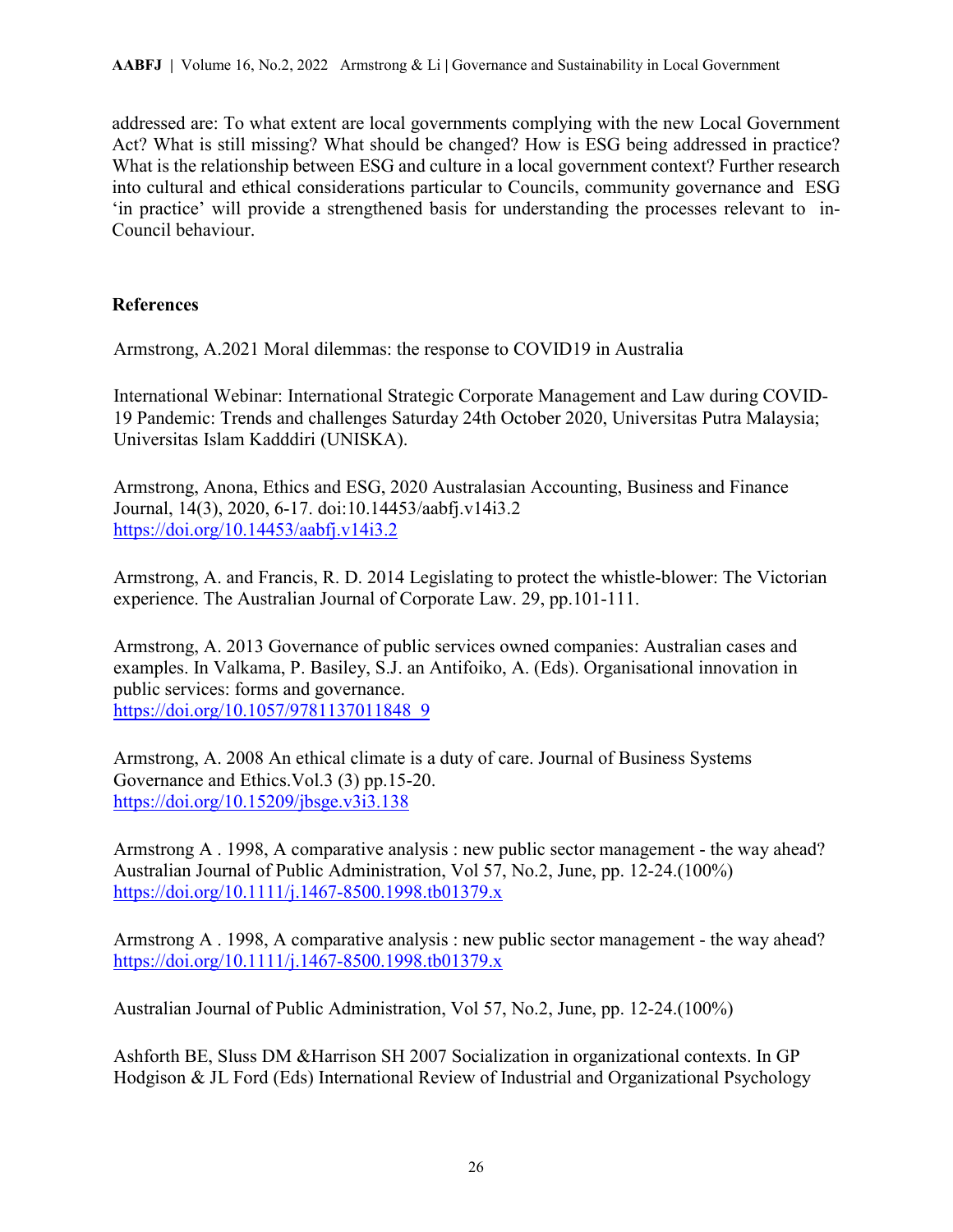Vol22, pp1-70. <https://doi.org/10.1002/9780470753378.ch1>

Australian Centre of Excellence for Local Government (ACELG, 2011) Consolidation in Local Government: A Fresh Look

Australian Government (1996) After Port Arthur - Issues of Gun Control in Australia. Accessed 15 December 2021. https://www.aph.gov.au/About\_Parliament/Parliamentary\_Departments/Parliamentary\_Library/ Publications\_Archive/CIB/cib9596/96cib16.

Australian Government Budget 2020a The Economic Recovery Plan for Australia: Budget 2020-2021 Department of the Treasury 2020.

Australian Public Service Commission 2018 Code of Conduct Accessed 5 October 2020

https://www.apsc.gov.au/code-conduct

Australian Securities Exchange Corporate Governance Council 2019 Corporate Governance Principles and Recommendations 4th Edition February 2019 Sydney, ASX. cgc-principles-andrecommendations-fourth-edn.pdf (asx.com.au)

Australian Royal Commission into Misconduct in the Banking, Superannuation and Financial Services Industry (Hayne Royal Commission) Commission 2019 Accessed 15 August 2021.https://www.bing.com/search?q=Royal+Commission+into+finance&cvid=2c034d6b1c954 09f8d344dc9aa4f8f83&aqs=edge.0.69i59j0j69i57j0l6.5038j0j1&pglt=4

Brackertz, N. 2013 Political actor or policy instrument? Governance challenges in Australian local government. Commonwealth Journal of Local Governance, 12, 3-19 <https://doi.org/10.5130/cjlg.v12i0.3261>

Buchholtz, AK, Amason, AC & Rutherford, MA 2005, 'The Impact of Board Monitoring and Involvement on Top Management Team Affective Conflict', Journal of Managerial Issues, vol. 17, no. 4, pp. 405-422.

Chen, J. Lu Jiao L Harrison, G. Organisational culture and enterprise risk management: The Australian not-for-profit context. Vol 78,3, pp. 432-448. 10.1111/1467-8500.12382 <https://doi.org/10.1111/1467-8500.12382>

de Wit FRC, Greer, LL & Jehn, KA 2012 The Paradox of Intragroup Conflict: A Meta-Analysis. Journal of Applied Psychology © 2011 American Psychological Association 2012, Vol. 97, No. 2, 360 -390

<https://doi.org/10.1037/a0024844>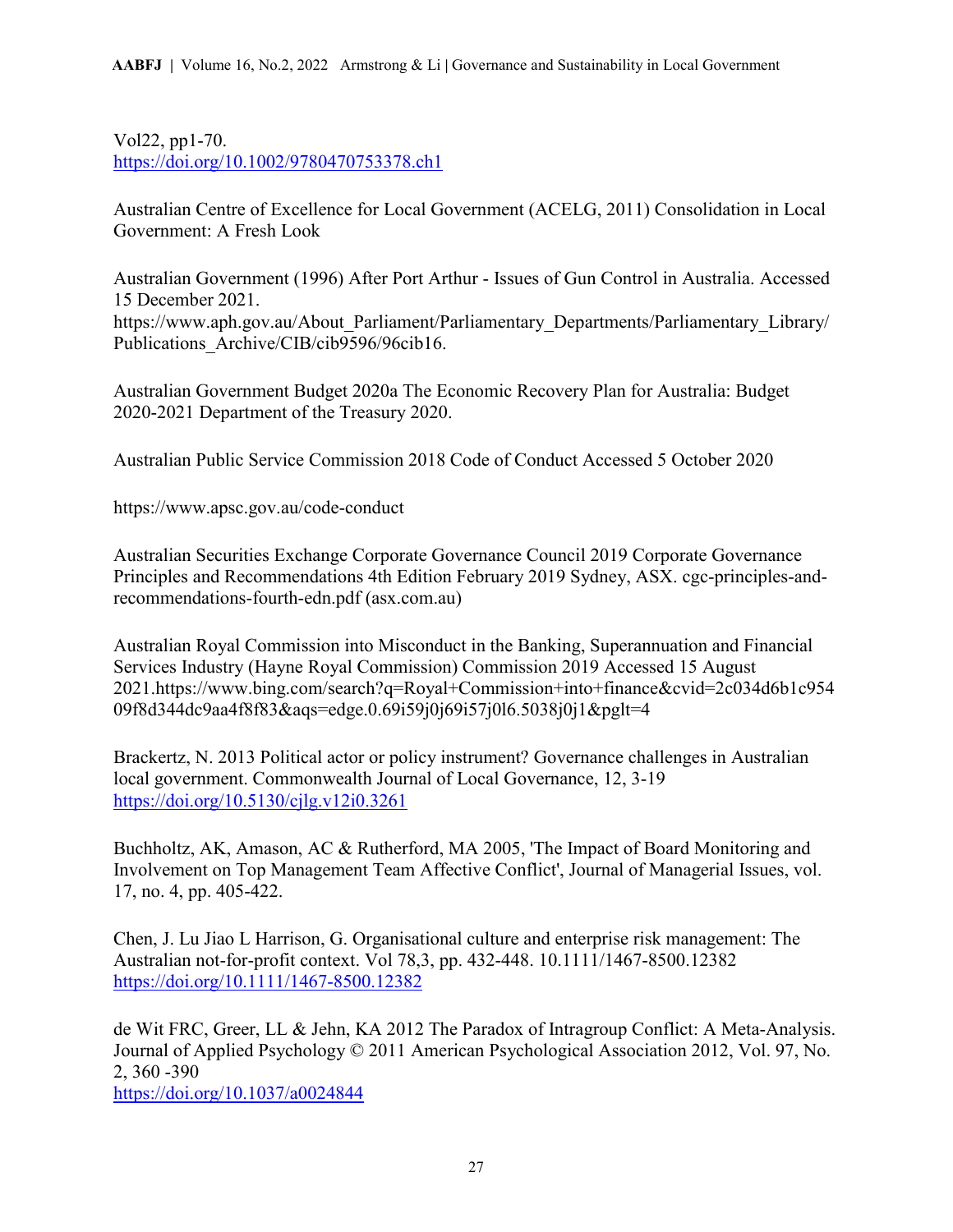Dollery, B. Michael, A. Kortt, S. 2014 Local Co-Governance and Environmental Sustainability in New south Wales Local Government: The Lake Macquarie City Council Sustainable Neighbourhood Program, Economic papers: A journal of applied economics and policy, Vol.33, No. 1, 36-44.

<https://doi.org/10.1111/1759-3441.12065>

Dollery B, Grant B and Korrt M (2012) Councils in Cooperation: Shared Services and Australian Local Government, The Federation Press, Sydney

Dollery BE, Grant B and Crase L (2011) 'Love Thy Neighbour: A Social Capital Approach to Local <https://doi.org/10.1111/j.1467-8500.2011.00719.x>

Government Partnerships', Australian Journal of Public Administration, vol. 70, no. 2, pp.156- 166

Dollery B, Goode S and Grant B (2010) 'Structural Reform of Local Government in Australia: A Sustainable Amalgamation Model for Country Councils' Space and Polity, Vol. 14, No. 3, pp.289-304.

<https://doi.org/10.1080/13562576.2010.532979>

Ehrhart, MG Schneider, B & Macey, WH. 2014 Organizational Climate and Culture: An Introduction to theory, Research and Practice. New York, Routledge. <https://doi.org/10.4324/9781315857664>

Ellemers, N. 2017 Morality and the regulation of social behaviour: Groups as moral anchors. Milton Park, UK: Routledge. <https://doi.org/10.4324/9781315661322>

Eweje, G & Bathurst RJ 2017 CSR,Sustainabiity and Leadership New York and London, Routledge. <https://doi.org/10.4324/9781315525976>

Fallon, F. and Cooper, B.J. Corporate Culture and Greed - The Case of the Australian Wheat Board https://doi.org/10.1111/auar.12031 <https://doi.org/10.1111/auar.12031>

(Francis Inquiry) Mid Staffordshire NHS Foundation Trust Public Inquiry. (2013). Report of the Mid Staffordshire NHS Foundation Trust Public Inquiry: Executive summary. Retrieved from http://www.midstaffspublicinquiry.com/sites/default/files/report/Executive%20summary.pdf

Francis, RD, 2000 Ethics and Corporate Governance. University of New South Wales Press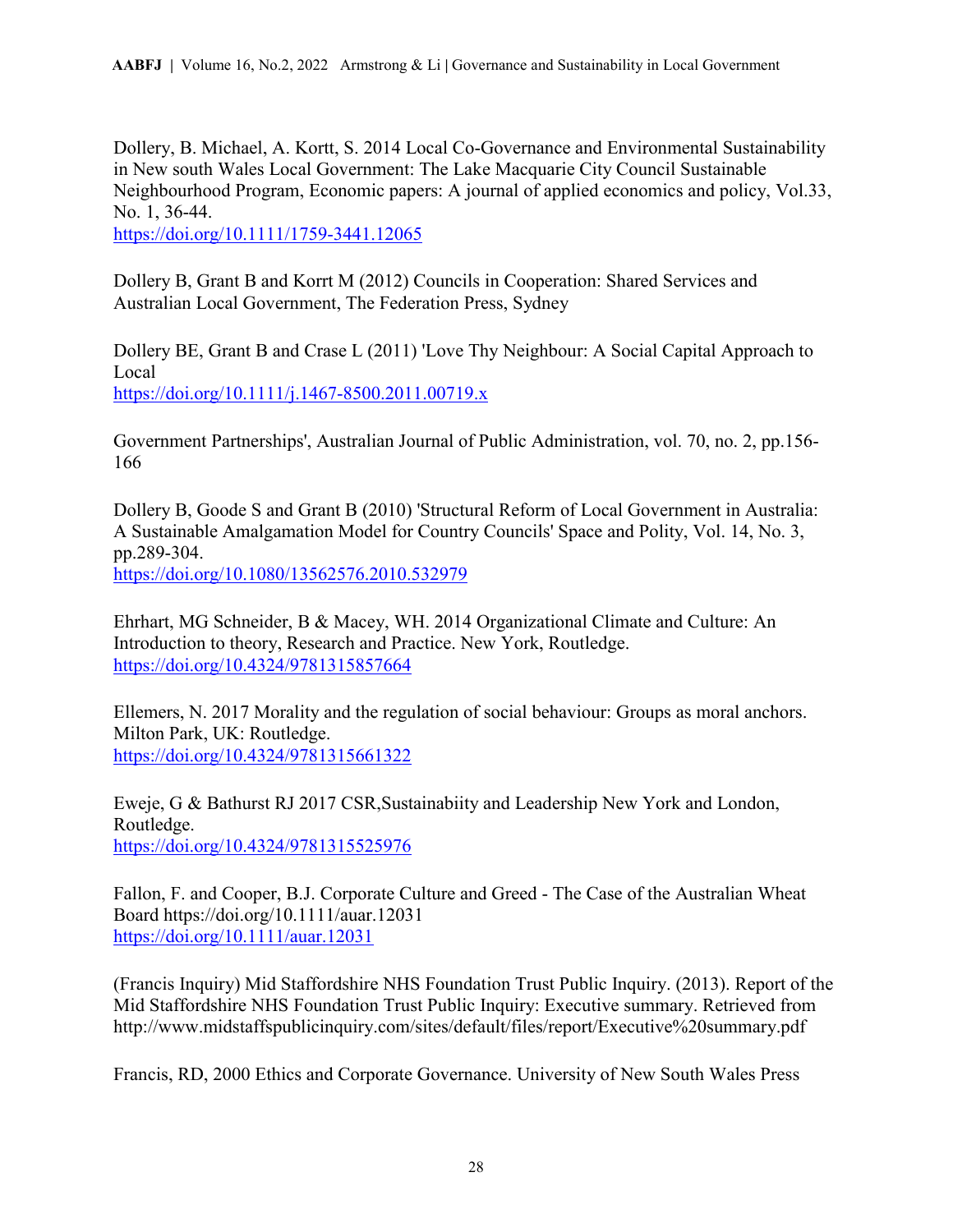Government of Victoria 2021 Proposed Determination of allowances for Mayors, Deputy Mayors and Councillors - Consultation Paper July 2021- Overview of roles of Councils and Council members Existing Council allowances system | Victorian Government (www.vic.gov.au)

Government of Victoria, Sustainability Victoria 2019 Organisational Carbon Accounting for Local Governments. Accessed 20 Aug 2021.

Haidt, J., & Joseph, C. (2004). Intuitive ethics: How innately prepared intuitions generate culturally variable virtues. Daedalus, 133, 55-66. doi:10.1162/0011526042365555 <https://doi.org/10.1162/0011526042365555>

Hampden-Turner C and Trompenaars, F. 1997 Riding the Waves of Culture: Understanding Diversity in Global Business, McGraw-Hill.

Harms, S, Ngkuyen, TH & Armstrong A 2021 Changing Forces in Labour Supply and Demand in the Australian Accounting Profession. In press.

Heenetigala, K, Armstrong, A. DeSilva, C. and Ediriweera, A. 2017 Environmental, social and Governance Reporting, Eweje, G & Bathurst RJ CSR,Sustainability and Leadership New York and London, Routledge Ch. 9.pp.173-198 <https://doi.org/10.4324/9781315525976-9>

Hofstede, Gert (2005). Cultures and organizations: software of the mind (Revised and expanded 2nd ed.). New York: McGraw-Hill. ISBN 978-0-07-143959-6. OCLC 57069196.

Independent Broad-Based Anti-Corruption Commission (IBAC) 2019 . Special report on corruption risks associated with procurement in local government. Government of Victoria..

Independent Broad-Based Anti-Corruption Commission (IBAC) March 2019 Local Government Integrity Frameworks Review. Government of Victoria. Local government integrity frameworks review | IBAC Local Government Victoria (LGV)

Leane, S. Minister for Local Government. 2020Ministerial Statement on Local Government. Ministerial-Statement-on-Local-Government-27NO20.pdf (localgovernment.vic.gov.au)

Li, Y. & Armstrong, A. (2021) Local Government Governance Project. A number of written submissions. Local Government Victoria Department of Jobs, Precincts and Regions. Integrated Strategic Planning and Reporting Discussion Paper Accessed 12August 2021.Sector guidance: planning and reporting (localgovernment.vic.gov.au)

Local Government Victoria Department of Jobs, Precincts and Region Code of Conduct for Local Government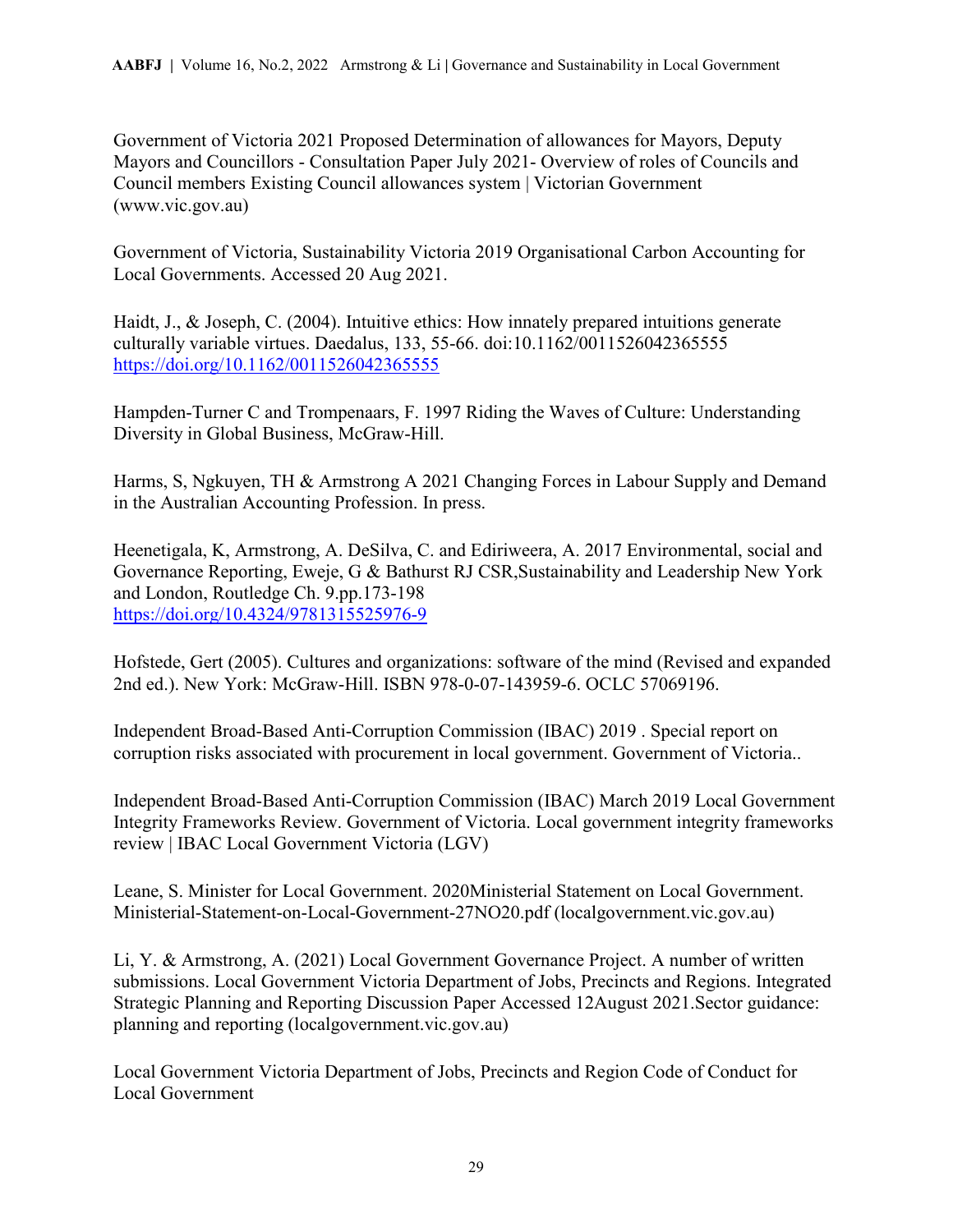Low, M. 2015 Review of ILGRP recommendations relating to a proposed merger of the whole of Hunters Hill, Lane Cove, Mosman, North Sydney, Willoughby and two thirds of Ryde Council Final Report May 2015 Manukau City Council (nsw.gov.au)

Minichilli, A Zattoni, A. Nielsen S & Huse M. 2009 Board task performance: An exploration of micro‐and macro‐level determinants of board effectiveness.Journal of organizational behavior 33 (2), 193-215

<https://doi.org/10.1002/job.743>

Minichilli, A, Zattoni, A & Zona, F 2009, 'Making Boards Effective: An Empirical Examination of Board Task Performance', British Journal of Management, vol. 20, no. 1, pp. 55-74. <https://doi.org/10.1111/j.1467-8551.2008.00591.x>

NSW Independent Local Government Review Panel October 2013 Final Report: Revitalising Local Government. Accessed 13 August 2021 1-NSW-Independent-Local-Government-Review-Panel-Final-Report.pdf

Perrin, B, Tyrrell P. & Newcomer, KE Changing bureaucracies: Adapting to uncertainty, and how evaluation can help. New York; Abingdon: Routledge, 2021. ISBN 978-0367608040 (hbk). ISBN 978-1003100584 (ebk). A\$40.49.

Sansom, G. 2015 Submission to The Inquiry Into Local Government in New South Wales. Accessed 13.8.2021. 0132 Professor Graham Sansom.pdf (nsw.gov.au)

Sheedy, E. & Griffin, B, 2014 Empirical analysis of risk culture in financial institutions. Sheedy <https://doi.org/10.2139/ssrn.2529803>

Sheedy, E. & Griffin, B, 2018 Risk governance, structures, culture and behaviour: A view from the inside. Corporate Governance: An International Review 26(1), 4-22 <https://doi.org/10.1111/corg.12200>

Standards Australia 2003 Good Governance Principles: Australian Standard AS8000-2003. Sydney, Standards Australia International.

Senge, P. 1992 The Fifth Discipline, Sydney, Random house.

Schein F. 2006 Organizational Culture and Leadership. Wiley

United Nations Intergovernmental Panel on Climate Change (IPCC) 2021 IPCC report: 'Code red' for human driven global heating, warns UN chief | | UN News

Vanderkckhove, W., UYS, T., Rehg, M.T., Brown, A.J. 2014 Understandings of whistleblowing: Dilemmas of societal culture. In Brown, A.J., Lewis, D. Moberly, R. and